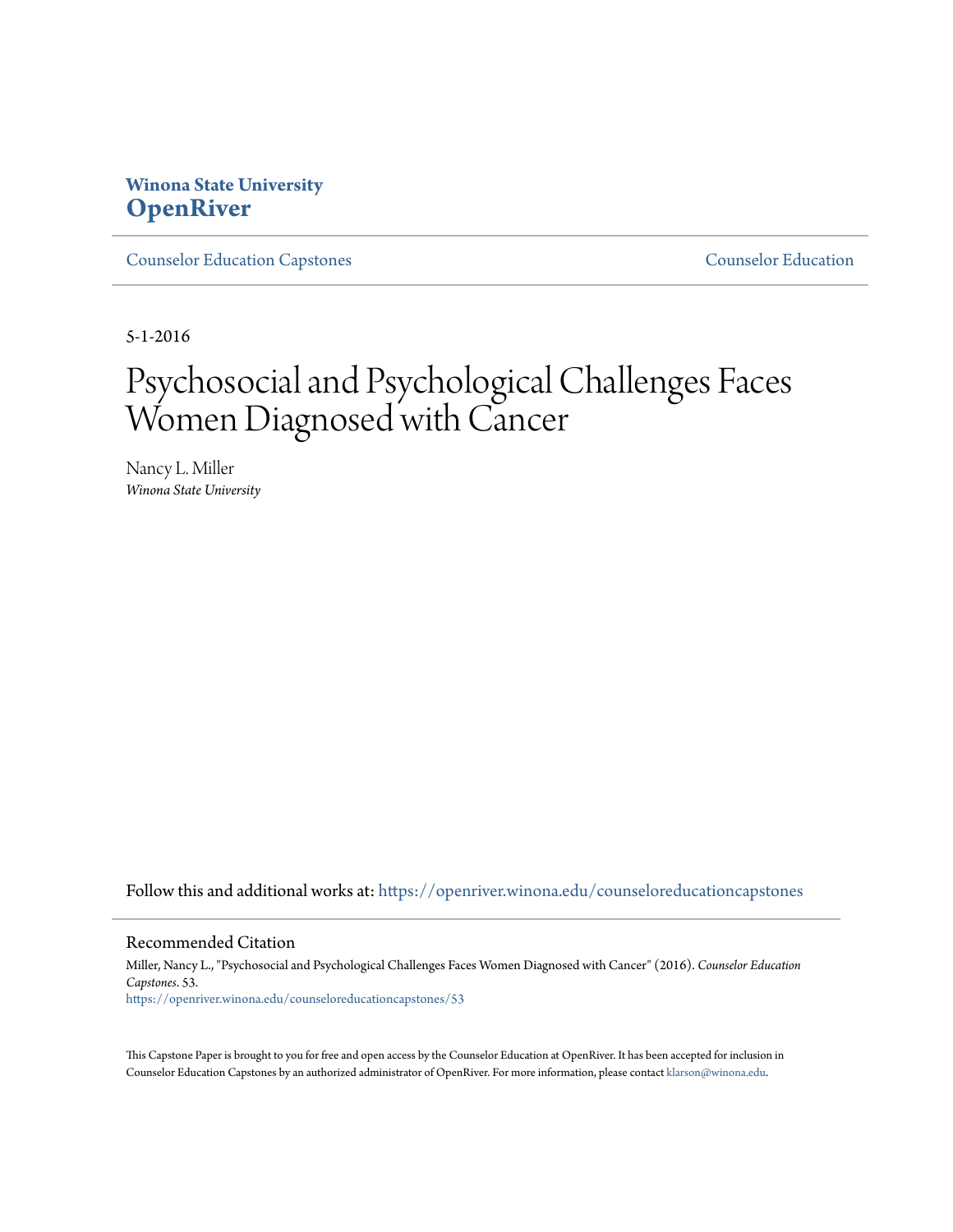Psychosocial and Psychological Challenges Facing Women Diagnosed with Cancer

Nancy L. Miller, B.S.

A Capstone Project submitted in partial fulfillment of the requirements for the Master of Science

Degree in Counselor Education at

Winona State University

Spring 2016

Winona State University

College of Education

CERTIFICATE OF APPROVAL

 $\mathcal{L}_\text{max}$  , where  $\mathcal{L}_\text{max}$  and  $\mathcal{L}_\text{max}$  and  $\mathcal{L}_\text{max}$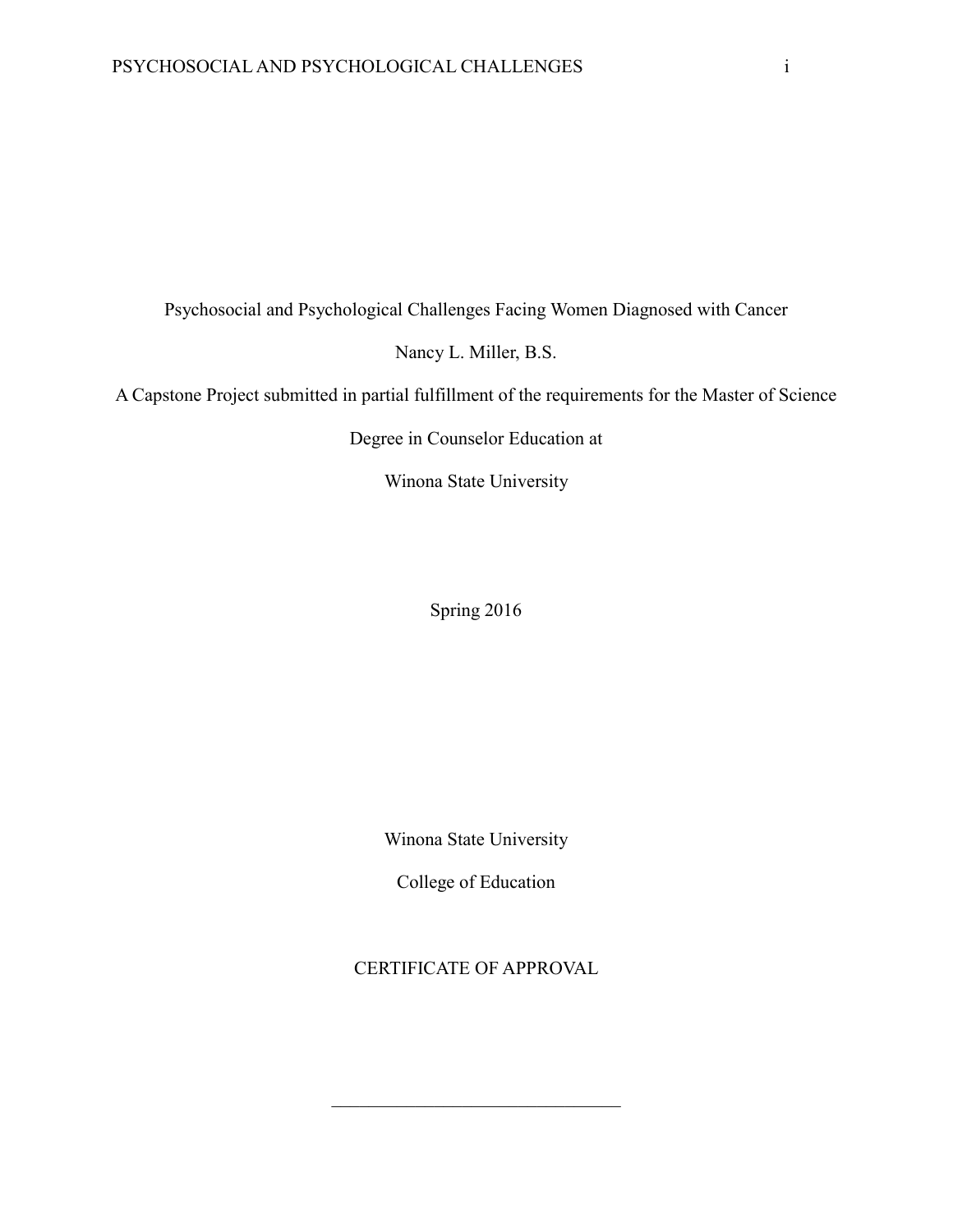# CAPSTONE PROJECT

Psychosocial and Psychological Challenges Facing Women Diagnosed with Cancer

This is to certify that the Capstone Project of

Nancy L. Miller, B.S.

Has been approved by the faculty advisor and the CE 695 – Capstone Project

Course Instructor in partial fulfillment of the requirements for the

Master of Science Degree in

Counselor Education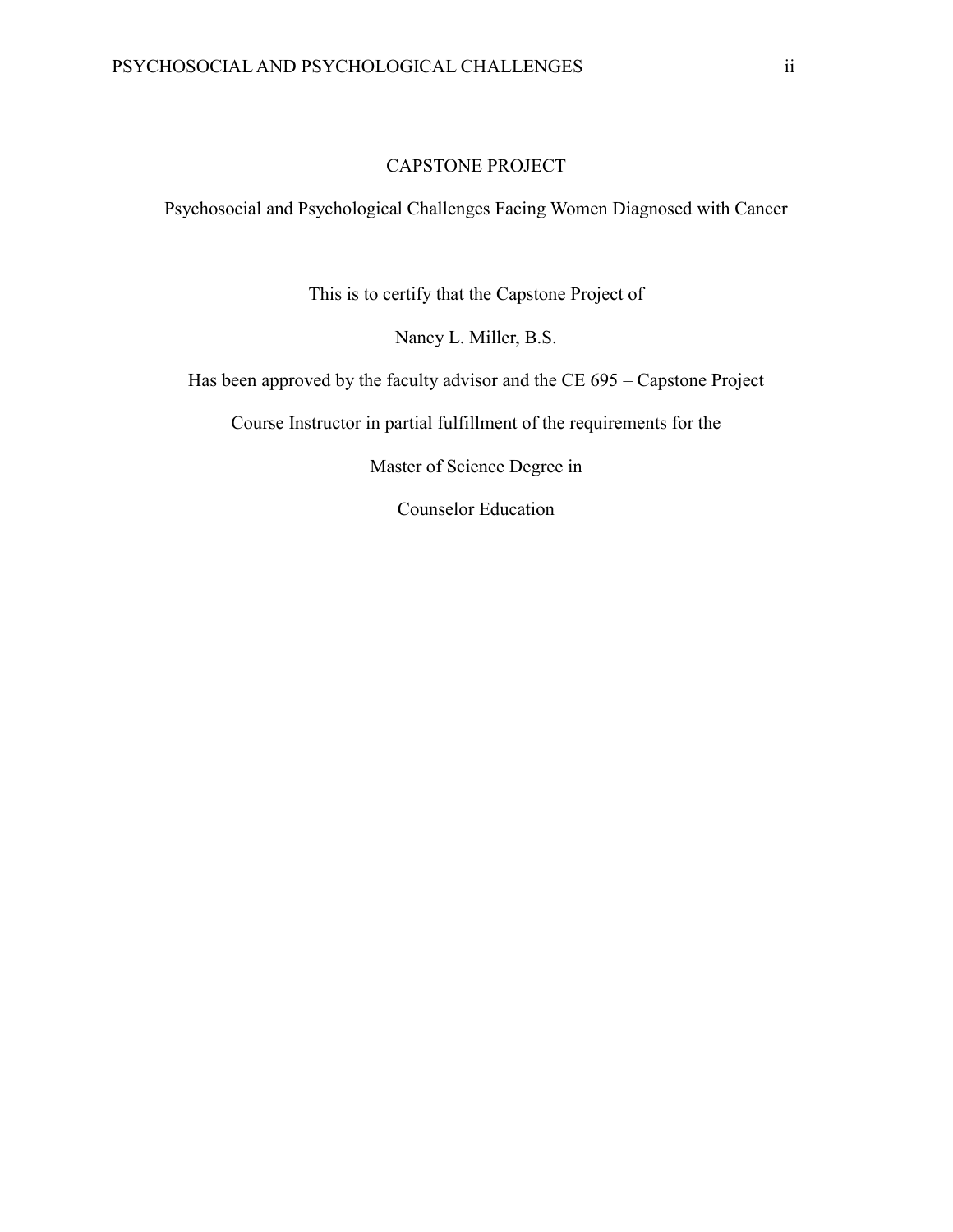#### Abstract

<span id="page-3-0"></span>According to the American Cancer Society (2015), there were approximately 231,840 new cases of breast cancer diagnosed with nearly 40,290 deaths related to this type of cancer in 2015. Furthermore, 67,770 new cases of uterine cancer were diagnosed in 2015 with almost 14,270 related deaths from this form of cancer. Research has shown that women diagnosed with cancer also experience psychosocial issues and psychological distress. Through this paper, we will identify specific psychosocial and mental health challenges women face when diagnosed with cancer. Specifically, we will research depression, anxiety and posttraumatic stress disorder (PTSD) and ways in which these psychological factors manifest within the cancer diagnosis. Once these psychosocial issues and psychological distress' are identified, we will research evidenced based therapeutic interventions that can be beneficial in assisting women in processing through their cancer journey throughout many different stages and phases.

*Keywords*: psychosocial, psychological, depression, anxiety, posttraumatic stress disorder (PTSD), cancer diagnosis, therapeutic interventions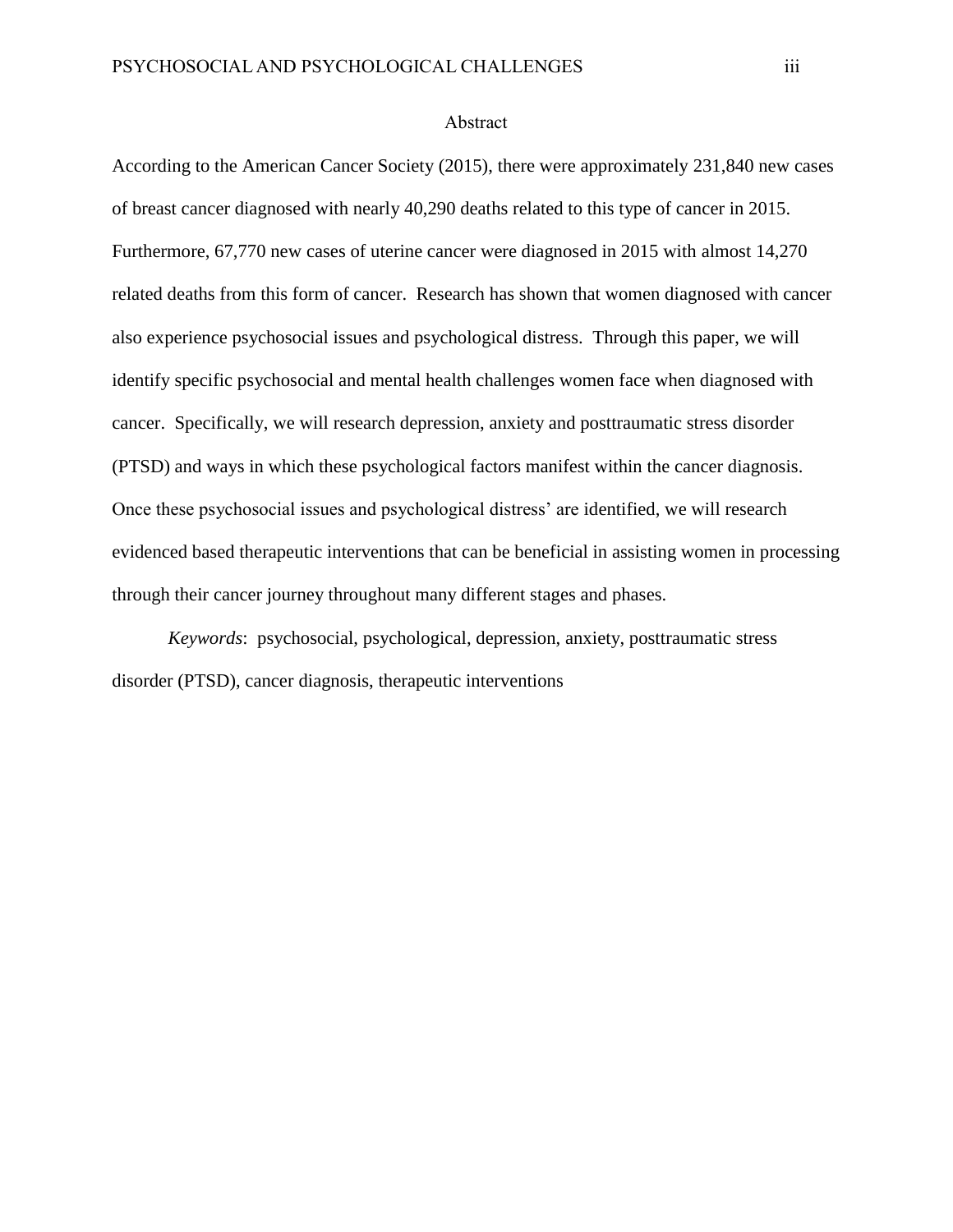# Contents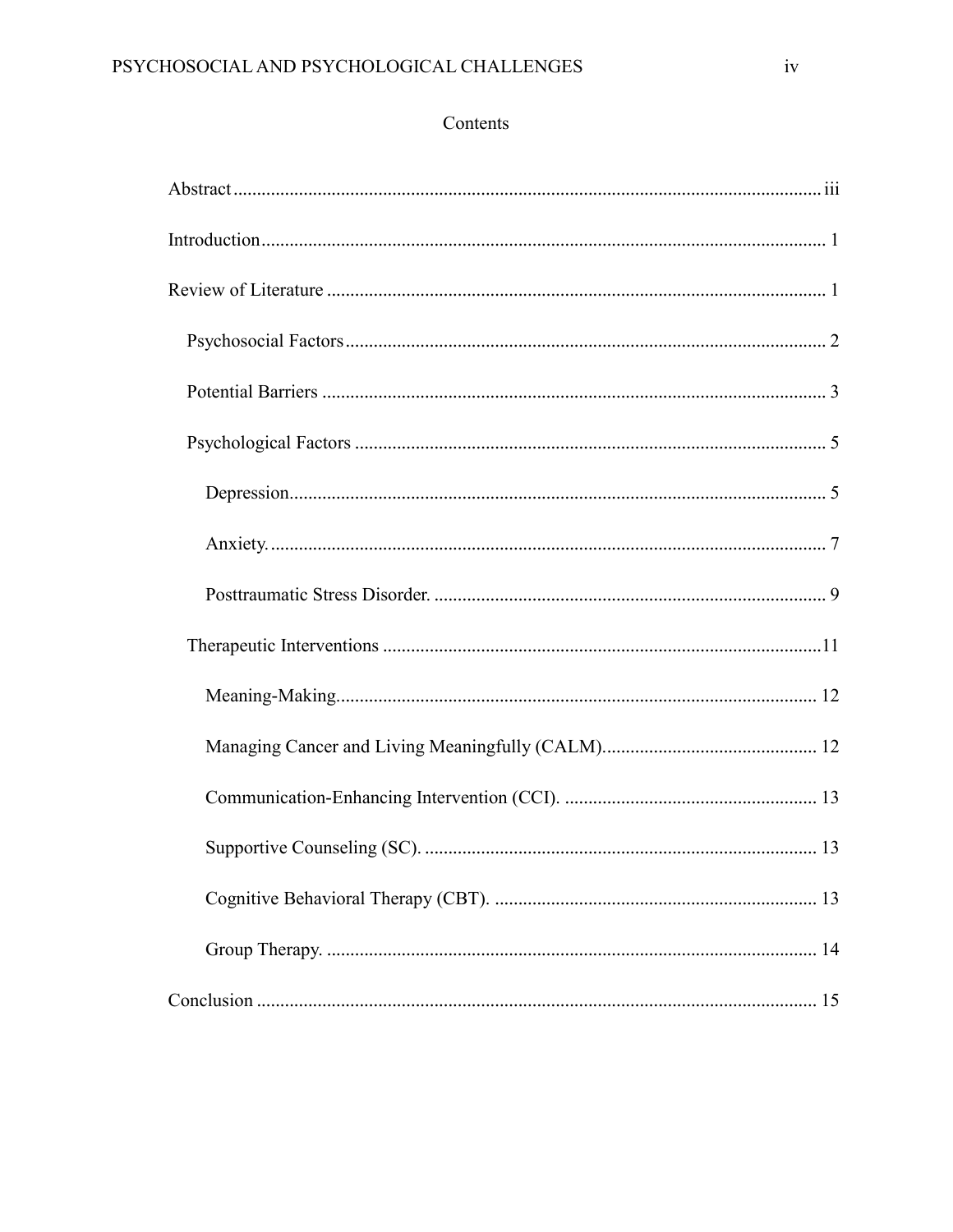# **Introduction**

<span id="page-5-0"></span>Changing psychosocial needs and psychological distress are common challenges women face when diagnosed with cancer. "Psychosocial factors, as well as psychological interventions, have now become issues for study in relationship to cancer onset, quality of life and length of survival" (Straker, 1998, p. 1). Exploring specific psychological and psychosocial factors that interrupt quality of life and well-being of female cancer patients are necessary components of proper treatment and therapeutic intervention for women facing a cancer diagnosis. Understanding these specific factors, and applying the effective treatment and therapeutic interventions will increase the patient's ability to regulate her emotional distress and thus, increase her level of well-being and quality of life throughout her trajectory of cancer diagnosis and treatment. Research has shown that "implementing psychosocial interventions in the early phases of cancer treatment may influence long-term psychological well-being" (Stagl et al., 2015, p. 179). Researching specific evidenced-based interventions used in the treatment of psychosocial and psychological factors related to cancer is essential in delivering efficient intervention and care.

#### **Review of Literature**

<span id="page-5-1"></span>We begin by defining two key terms that we will examine in depth in this research: distress and health. Pascoe, Neal, Allgar, Selby, and Wright (2004) define distress as: An unpleasant experience of an emotional, psychological, or spiritual nature that

interferes with the ability to cope with cancer treatment. It extends along a continuum, from common normal feelings of vulnerability, sadness, and fears, to problems that are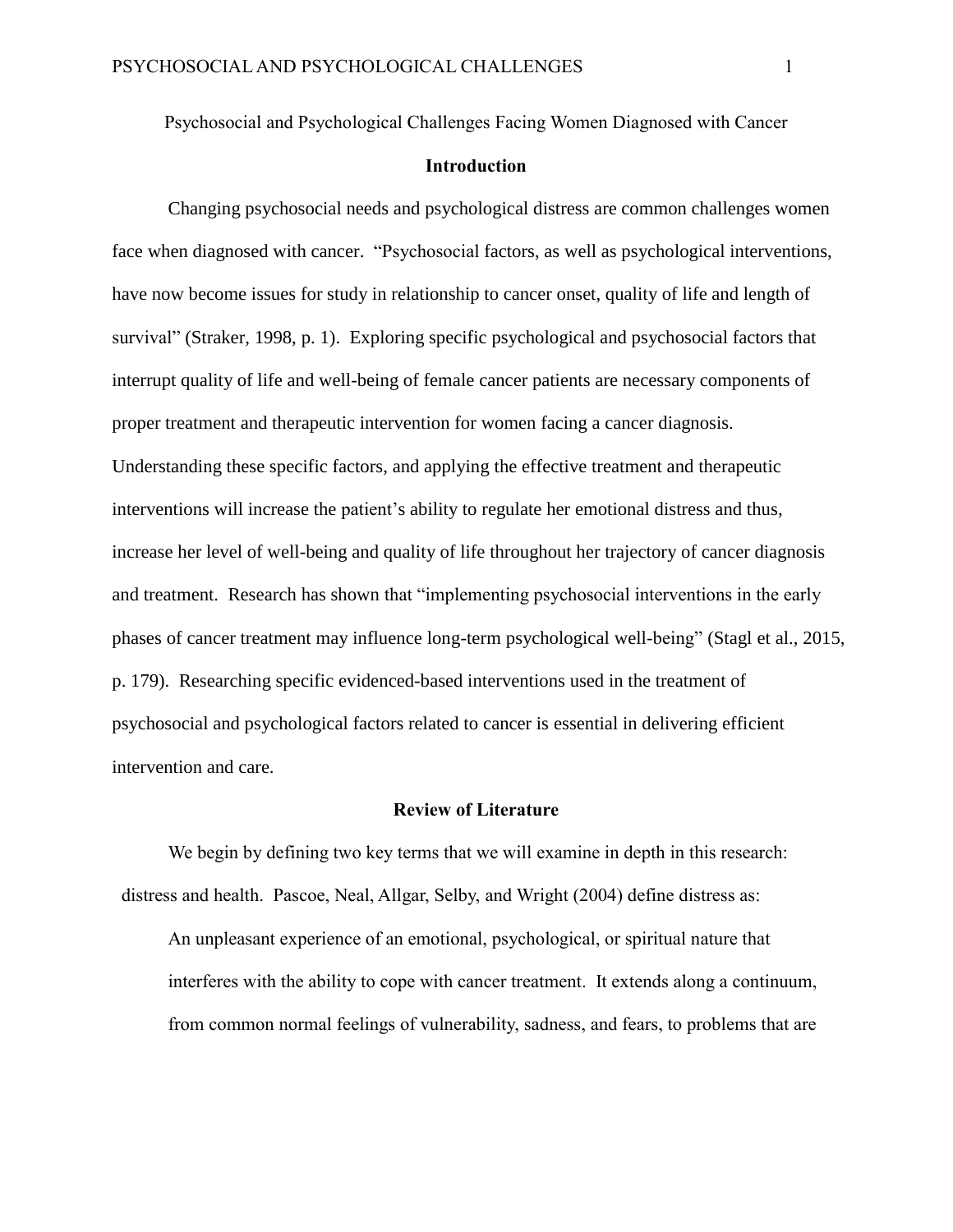disabling, such as true depression, anxiety, panic, and feeling isolated or in spiritual crisis. (p. 115)

Furthermore, "health is determined not just by biological processes but by people's emotions, behaviors, and social relationships" (Adler & Page, 2008, p. xi). Having a clear understanding of how each of these factors influence emotional and physical health is essential when determining evidenced based therapeutic interventions to effectively treat those women suffering from additional factors influenced by their cancer diagnosis.

#### <span id="page-6-0"></span>**Psychosocial Factors**

According to Shapiro et al., (2001) "the diagnosis of cancer elicits greater distress than any other disease" (p. 502). Existing psychosocial stressors tend to exacerbate the onset of a cancer diagnosis. According to Nicholas and Veach (2000), "psychosocial adaptation to cancer is the ongoing process of adjustment to the variety of cancer-related life stressors each patient encounters" (p. 206). That is what our research is interested in helping women achieve. Coupled with increased depressive symptoms and other emotional problems common to individuals receiving a cancer diagnosis, additional issues such as lack of information or skills needed to manage the disease, disruptions in work, school, and family, and weakened health have a tendency to increase social distress (Adler & Page, 2008, p. 1). Women newly diagnosed with breast cancer often feel forced to face their mortality. Uncertainty and fear become overwhelming which causes intense psychosocial distress (Shapiro et al., 2001, p. 503). Further, women often blame themselves for their cancer diagnosis. Despite efforts to avoid illness through diet, exercise, and a healthy lifestyle, a cancer diagnosis may leave them feeling at fault (Straker, 1998, p. 6). Annette L. Stanton (2006) recognized that "women diagnosed with cancer experienced an increase in pain and declines in the realms of physical and social function,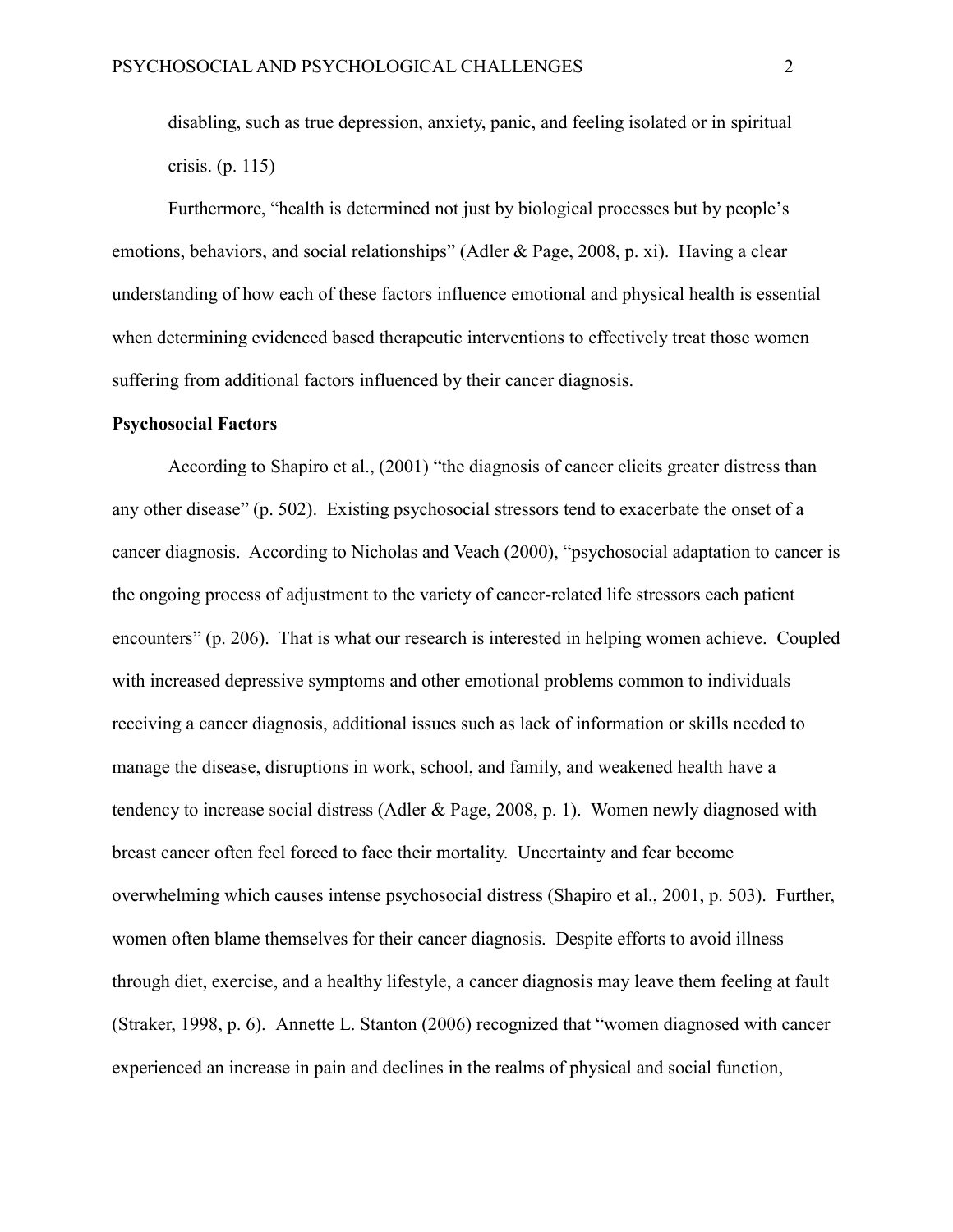vitality, and ability to perform emotional and physical roles" (p. 5132). Similarly, social stigma, isolation, loss of feminine identity, body image and sexuality issues, genetic risks and an overall sense of guilt related to the disease are also psychosocial issues women face throughout their cancer trajectory (Hodgkinson et al., 2007).

Shapiro et al. (2001) identifies three essential psychosocial variables affecting female cancer patients which include loss of control and feelings of helplessness, stress and its negative impact on physical health, and the ability of repression and denial to influence cancer due to dysregulation of the immune system (pp. 504-505). Howell, Fitch and Deane (2003) add "Major challenges include, living with uncertainty, lack of control, fear of the unknown, stigma of cancer, facing death and leaving young children behind" (p. 126). Research by Tallman, Altmaier, and Garcia (2007) reports, "Receiving a cancer diagnosis is often unanticipated. Cancer calls into question one's mortality and the possibility of dying becomes foreseeable and uncontrollable" (p. 481). Understanding how these psychosocial factors intersect with women facing a cancer diagnosis is the first step in treating these patients within the realm of both medical and psychosocial treatment domains.

#### <span id="page-7-0"></span>**Potential Barriers**

Pascoe et al. (2004) researched potential barriers to female cancer patients receiving support. They found that it was often difficult for patients to express a need for additional support from their physicians. Furthermore, "one in three patients who indicated a need for service had support, 9% of patients who were not offered support and only 22% of patients who were offered support accepted" (p. 439). Perry, Kowalski, and Chang (2007) add, "while patients want their health care providers to inquire about their daily functioning and well-being, health care providers may seldom do so" (p. 3). According to Adler and Page (2008), "many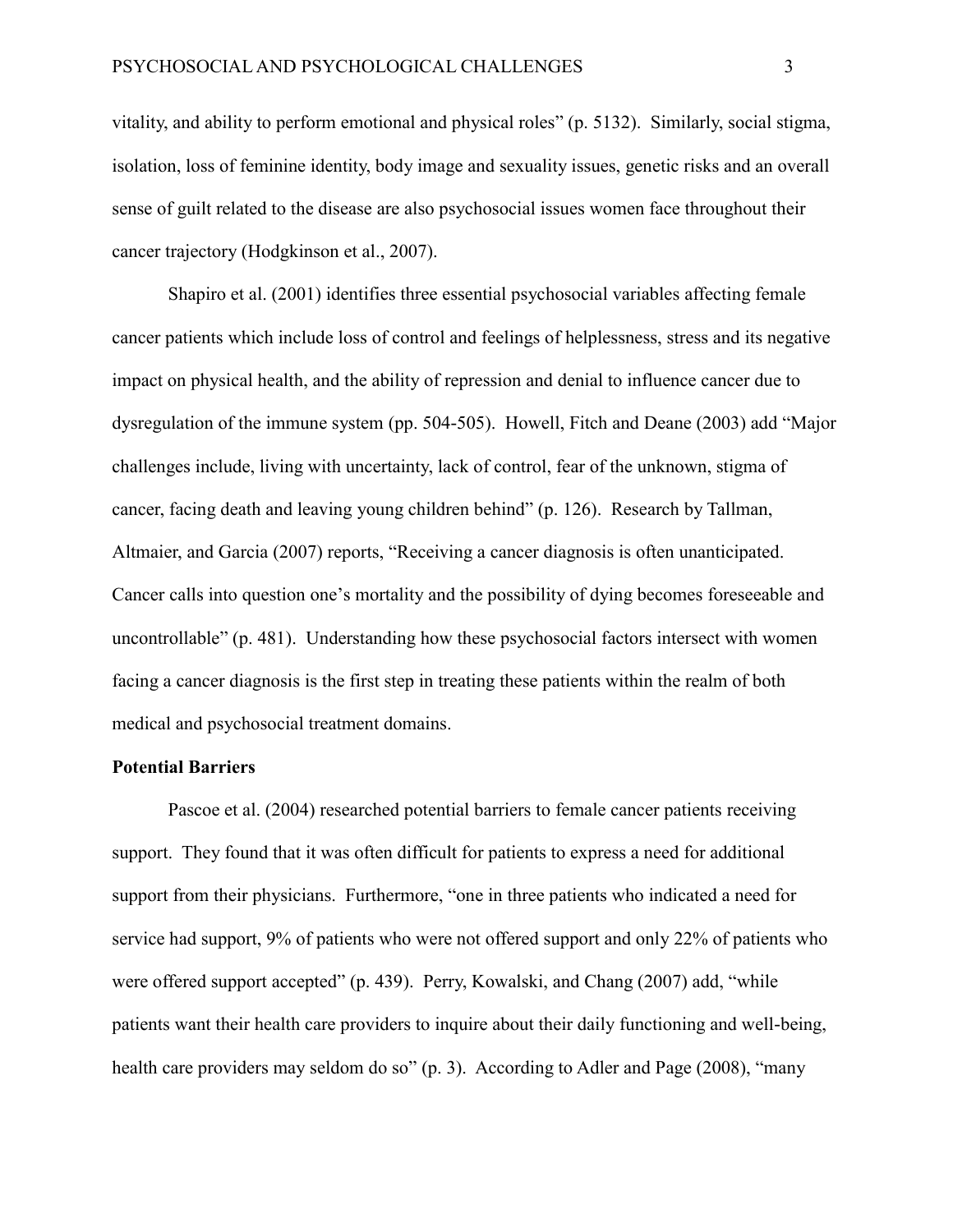people living with cancer report that their psychosocial health care needs are not well addressed in their medical care" (p. 5). Effective communication between patient and health care provider is critical so that patients feel comfortable with asking questions of all their health care providers. Cancer patients must be able to understand information about their illness as well as feel safe in asking for clarification when they do not understand. Additionally, it is also important to include any family members that are involved in this communication process (Adler & Page, 2008, p. 159).

Pincus and Patel (2008) report "barriers to psychosocial care are encountered at multiple levels: patient, provider, practice/delivery system, health plan, purchaser, and population/policy" (p. 661). Individuals who lose their jobs due to their cancer diagnosis run the risk of losing their health insurance coverage (Adler & Page, 2008). An additional barrier is the lack of/or inadequacy of health insurance coverage.

An estimated 8 percent of women with breast cancer are uninsured, or, if patients are insured, there is coverage of mental health services with lower reimbursement levels or placement of mental health services in behavioral health contracts, separate from medical coverage. (Hewitt, Herdman & Holland, 2004, p. 5)

Sadly, cancer affects everyone regardless of marital status, socioeconomic status, employment status or educational achievements. Physicians who have a clear understanding of some of the psychosocial issues women face when diagnosed with cancer and women who are willing to ask for help creates a collaborative environment suitable for positive psychosocial intervention, referral, and medical care.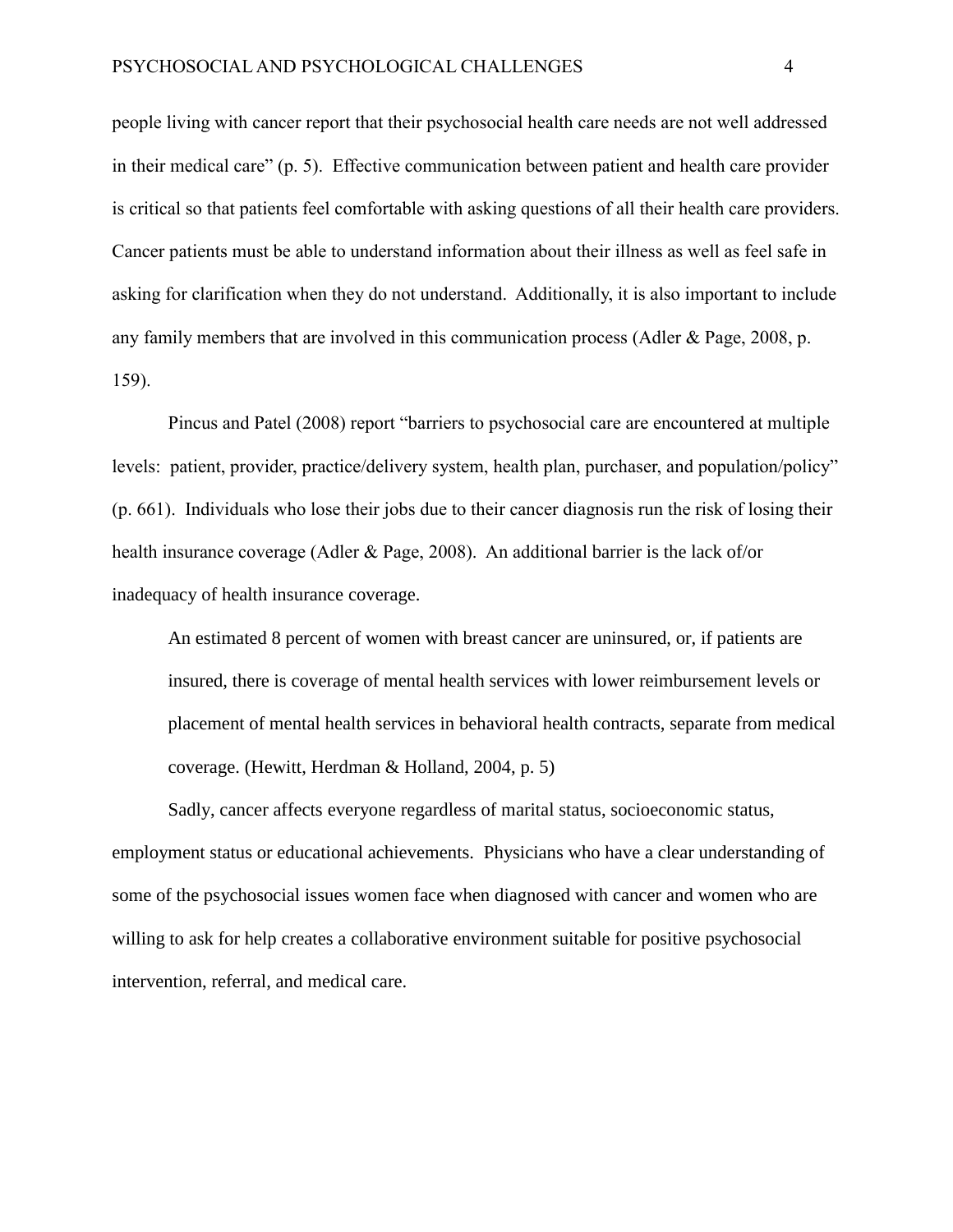#### <span id="page-9-0"></span>**Psychological Factors**

Statistics show that depression, anxiety and PTSD rank high in regards to psychological factors influenced by an unanticipated cancer diagnosis. "Individuals with cancer often exhibit symptoms of psychological distress, including depression, anxiety and symptoms of posttraumatic stress disorder (PTSD)" (Tallman et al., 2007, p. 481). Research by Stafford et al. (2013) reported rates of anxiety (17.7%), depression (32.5%) and combined anxiety and depression (35%) symptoms were highest at diagnoses in breast and gynecological cancer patients compared with all other cancer patients (p. 2072). Thompson  $\&$  Shear (1998) suggest "Women are especially prone to develop anxiety and depressive disorders; this may be related to reproductive hormones" (p. 241). Identifying psychological factors and examining the negative impact these factors can have on women diagnosed with cancer is the first step in the process of evaluation and treatment.

#### **Depression.**

<span id="page-9-1"></span>Hopko et al. (2015) report "Major Depressive Disorder (MDD) is the most common psychiatric disorder among breast cancer patients and is associated with substantial functional impairment" (p. 225). Moreover, Low and Stanton (2015) add, "Women with breast cancer are at increased risk of depression, and the extent to which one's illness disrupts valued activities has correlated with depressive symptoms in women with early stage breast cancer" (p. 89). A diagnosis of cancer tends to interrupt daily routines and social and recreational activities for women. Fear, uncertainty, somatic complaints and increased loneliness replace feelings of hopefulness, happiness and enjoyment of every day (Low & Stanton, 2015). "Breast cancer diagnosis and treatment and the months following primary therapy are stressful times for most women. While many women experience "normal" distress, there is a subset that experience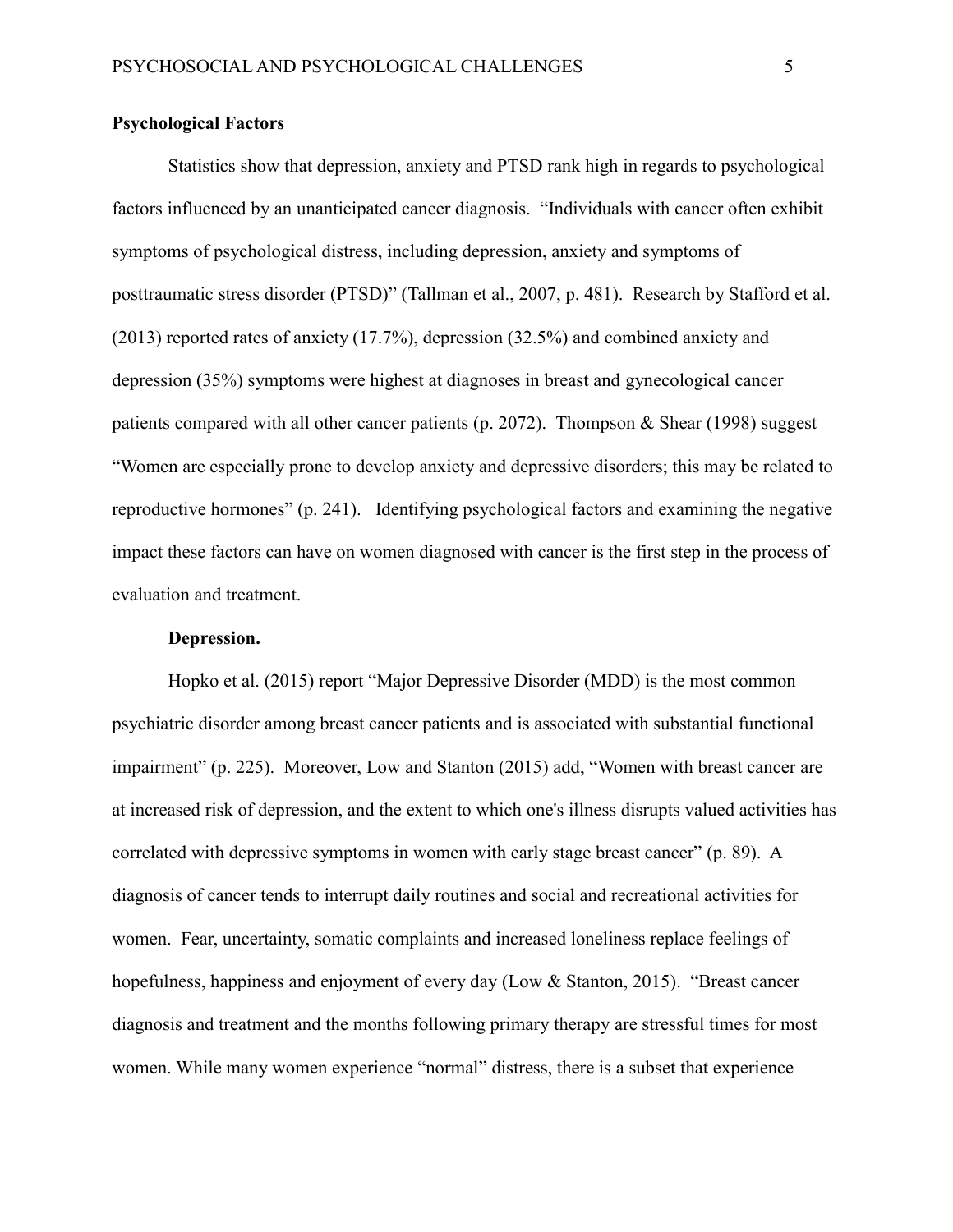clinically significant depression that may benefit from specialized psychiatric intervention" (Fann et al., 2008, p. 112).

Clinical depression affects one in four patients diagnosed with cancer. While grieving is a normal response to a cancer diagnosis, some cancer patients find it difficult to move beyond their diagnosis and find themselves dealing with clinical depression. If not properly treated, this diagnosis can have an adverse impact on the patient's cancer treatment plan (American Cancer Society, n.d.). Barrera and Spiegel (2014) add that "classic symptoms of depression such as hopelessness, suicidal ideation, and passive suicidal thoughts are common in women diagnosed with cancer" (p. 32). They continue to say, "Medical staff often rationalizes passive death wishes as a response to the disease and its prognosis rather than a symptom of a treatable comorbid psychiatric illness" (p. 31).

Women who have pre-existing depressive symptoms, pain or physical limitations are more likely to experience exacerbated depressive symptoms when diagnosed with breast cancer (Hewitt, Herdman, & Holland, 2004). Furthermore, Hewitt et al (2004)'s provision of this information regarding pre-existing depressive symptoms confirms the importance of psychological and psychiatric comorbidities as a factor in adaptation to breast cancer (p. 60). Stafford et al. (2013) found "women with a history of anxiety or depression and those receiving treatment for anxiety or depression at study entry endorsed significantly more anxiety and depression symptoms than their respective counterparts" (p. 2075). This is significant-andalarming because "patients with major depression as compared with nondepressed persons also have higher rates of unhealthy behaviors such as smoking, a sedentary lifestyle, and overeating" (Adler & Page, 2008, p. 5) – all behaviors that could exacerbate the physical challenges of having cancer. Fann, et al. (2008) agree, finding that "major depression is a frequent but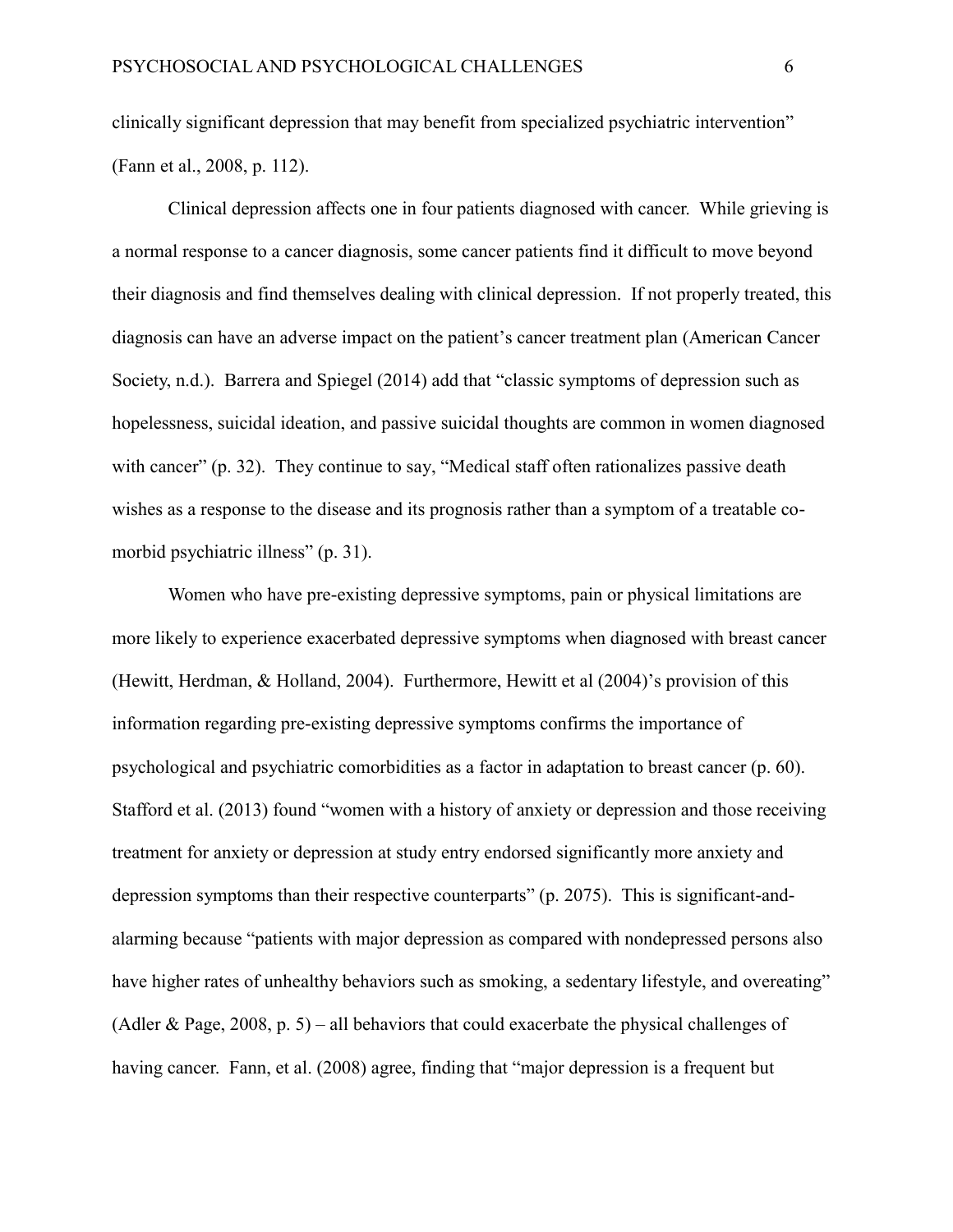underrecognized and undertreated condition among breast cancer patients, which causes amplification of physical symptoms, increased functional impairment, and poor treatment adherence" (p. 112).

#### **Anxiety.**

<span id="page-11-0"></span>According to Lim, Devi, and Ang (2011), "Breast cancer is one of the most common cancers worldwide, and anxiety is a psychological morbidity that is inevitable" (p. 215). Baqutayan (2012) reports that while anxiety is one of the most dominating psychological symptoms among breast cancer patients, it becomes a typical reaction for these cancer patients. Anxiety increases as breast cancer patients process through their cancer trajectory, but it can be a different journey for each cancer patient. It is, therefore, important to note that cancer patients may experience anxiety differently and through various stages of the disease (Baqutayan, 2012). In their study of the course and prevalence of anxiety symptoms in women Stafford et al. (2013) found anxiety symptoms to be at their highest at the time of diagnosis due to fear and shock that observed during this period. Moreover, these researchers found that anxiety symptoms decreased significantly within two months and remained significantly lower than at baseline (p. 2076).

Kate Blackburn (2014) reports on an extensive study performed in Germany, which found "32% of people with cancer experienced some form of clinically relevant mental health challenges, such as anxiety, depressive and adjustment disorders. Moreover, the highest prevalence (42%) was found in breast cancer patients" (Researchers in Germany section para. 2). Price et al. (2010) add, "Psychological morbidity following a diagnosis of cancer is well documented with up to 45% of patients with ovarian cancer experiencing clinically significant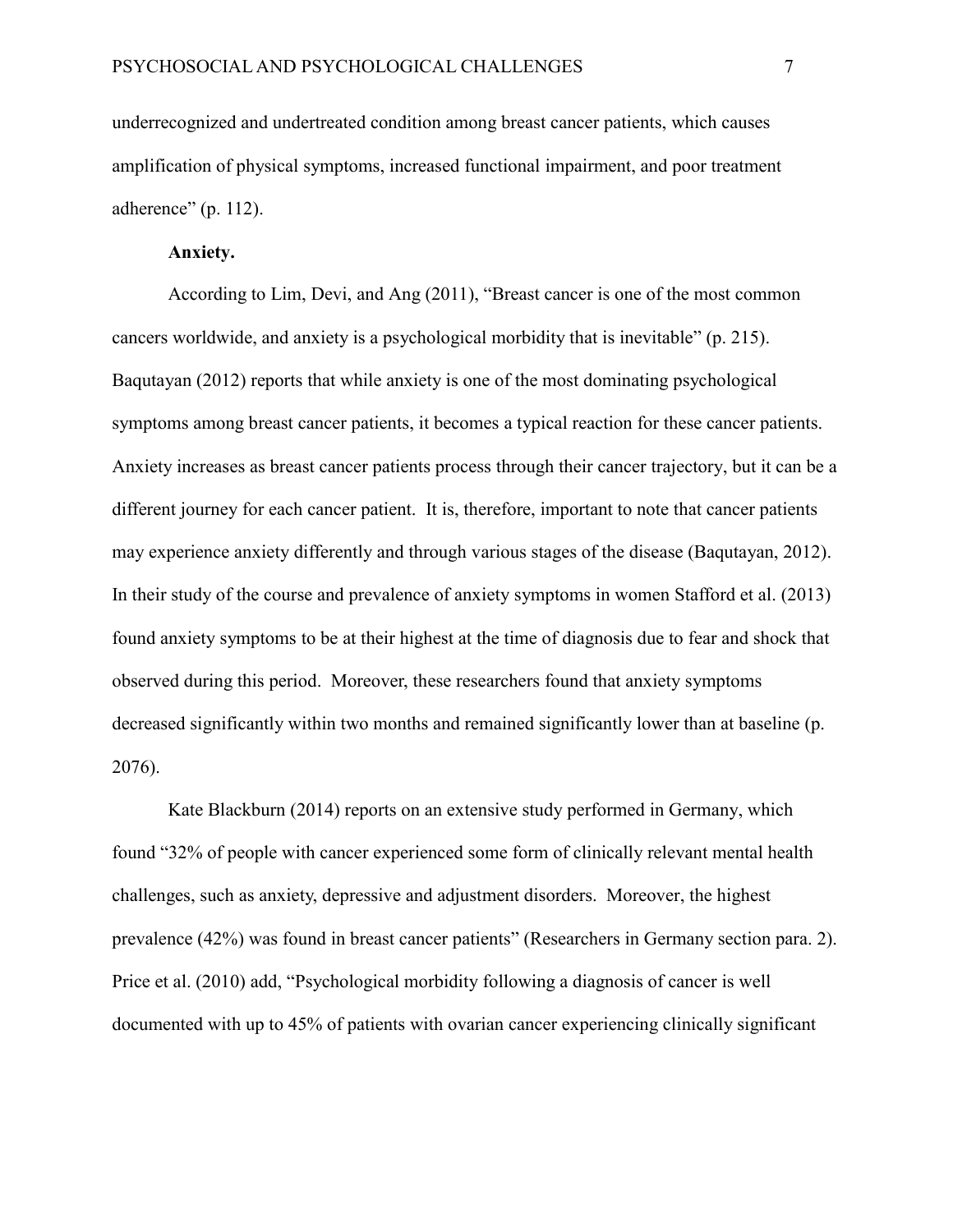anxiety" (p. S52). In their review of the literature, Thompson and Shear (1998) found seven studies that measured anxiety rates as statistically higher than the general population (p. 245).

Women diagnosed with cancer face many different biological and psychosocial factors. Biological stressors include pain, tumor burden, reduced physical sensation and comorbid illness. Individuals also experience psychosocial stressors of fear of the unknown, body image, loss of control and changes in life's journey. It is reported that anxiety and depression commonly occur in cancer patients where these biological and psychosocial stressors are already affecting the cancer patient's quality of life (Galloway et al., 2012, p. 2). Lim, Devi, and Ang (2011) write, "Factors that contribute to anxiety in patients with breast cancer can be broadly classified into physical, psychological, social and environmental causes" (p. 216). Physical causes include treatment side effects, hormonal changes, and issues surrounding fertility. Psychological causes encompassed changes in body image and positive and negative feelings about the disease. Social causes include an insufficient support network, lack of sexual interest and sexual dysfunction. Finally, environmental causes include changes in work schedule due to increased doctor visits, which could have an adverse impact on their financial situation.

According to research by Galloway et al. (2012), "Anxiety related to cancer is typically experienced at high rates and intensity until a treatment plan is established. Once a treatment plan has been developed, some women experience a decline in anxiety levels" (pp. 3-4). According to Fann et al. (2008), high rates of anxiety often exist following primary cancer treatment. During this stage of the cancer trajectory patients begin to fear recurrence, and with the loss of medical support and frequent visits to the doctor high rates of anxiety can become more problematic for the patient (p. 113). Anderson and Lutgendorf (1997) also report "a marked increase in death anxiety accompanied by an increased need for reassurance. Along with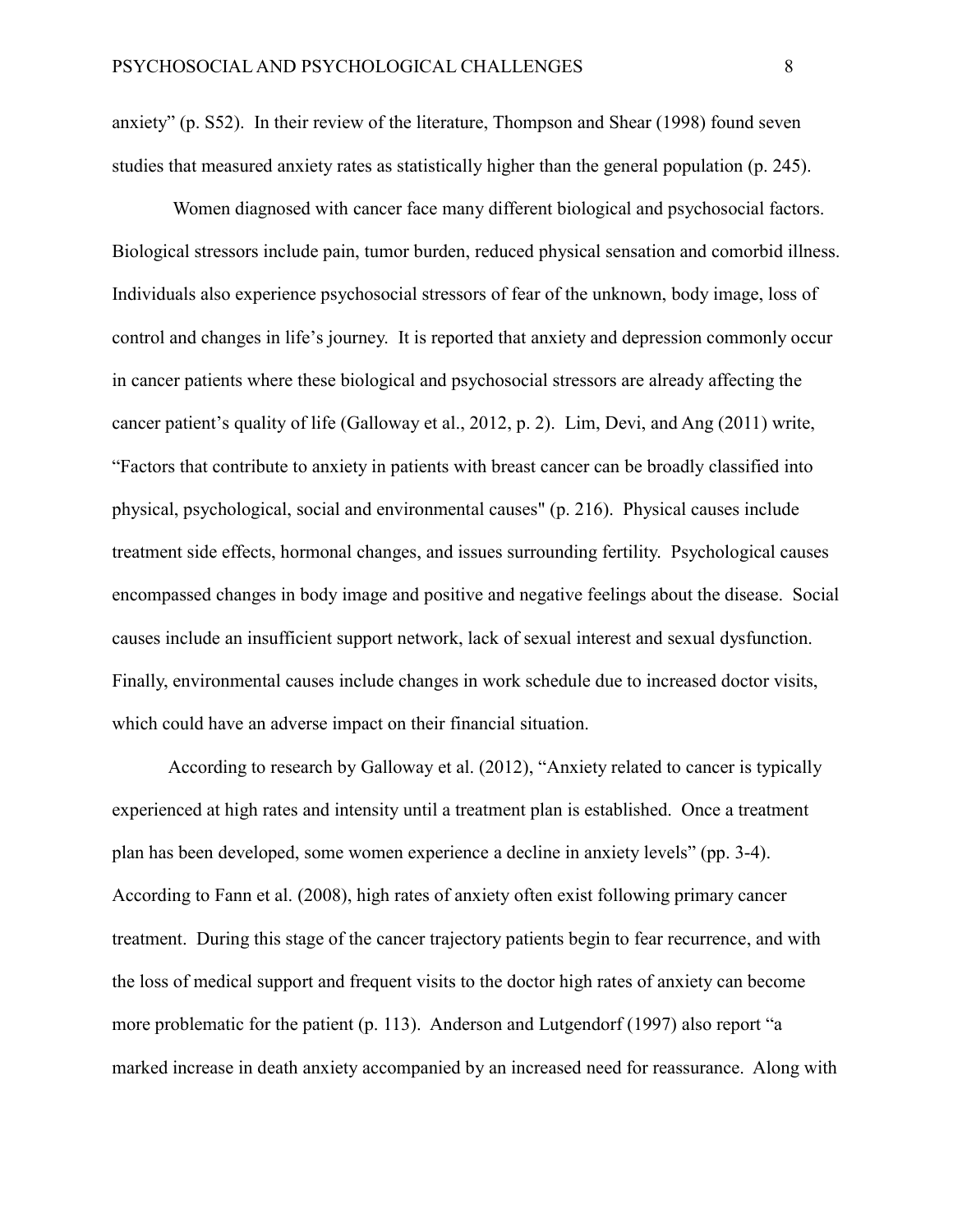the loss of treatment perceived as actively fighting cancer, patients also lose the immediate social support of the medical staff" (p. 224). In their systematic review, Lim, Devi, and Ang (2011) found "the prevalence and intensity of anxiety have been shown to be pronounced among breast cancer women who were undergoing or had experienced one or more of the three treatments. Chemotherapy was shown associated with a higher anxiety level" (p. 215).

#### **Posttraumatic Stress Disorder.**

<span id="page-13-0"></span>Overall advancement in medical technology creates an environment in which more women who have cancer can survive. Survival rates increase as the ability to treat female cancer patients increases (Alter et al., 1996). "Despite this early interest in cancer-related PTSD, no published data exist regarding the symptom structure of PTSD in survivors of malignant disease" (Cordova, Studts, Hann, Jacobsen, & Andrykowski, 2000, p. 301).Many agree that while a diagnosis and treatment for cancer are traumatic events in one's life, researchers disagree on what psychological symptoms should be expected for someone surviving cancer (Alter et al., 1996, p. 140). Andrykowski and Cordova (1998) add, "While insufficient to merit a diagnosis of PTSD, such symptoms can nevertheless impair quality of life" (p. 190). Alter et al. (1996) reported that some PTSD-like symptoms have been found to limit the ability of survivors of chronic illness to function adequately, particularly intrusiveness, physiologic arousal, and avoidance phenomena (p. 142).

Cordova et al. (2000) in their study "Symptom Structure of PTSD Symptoms Following Breast Cancer" hypothesized that breast-cancer related PTSD symptoms will be explained by three first-order factors: reexperiencing, avoidance/numbing, and arousal (p. 305). Their particular research focused on aligning PTSD-related symptoms experienced by women following a breast cancer diagnosis with the DSM-IV criteria. Researchers found that "rather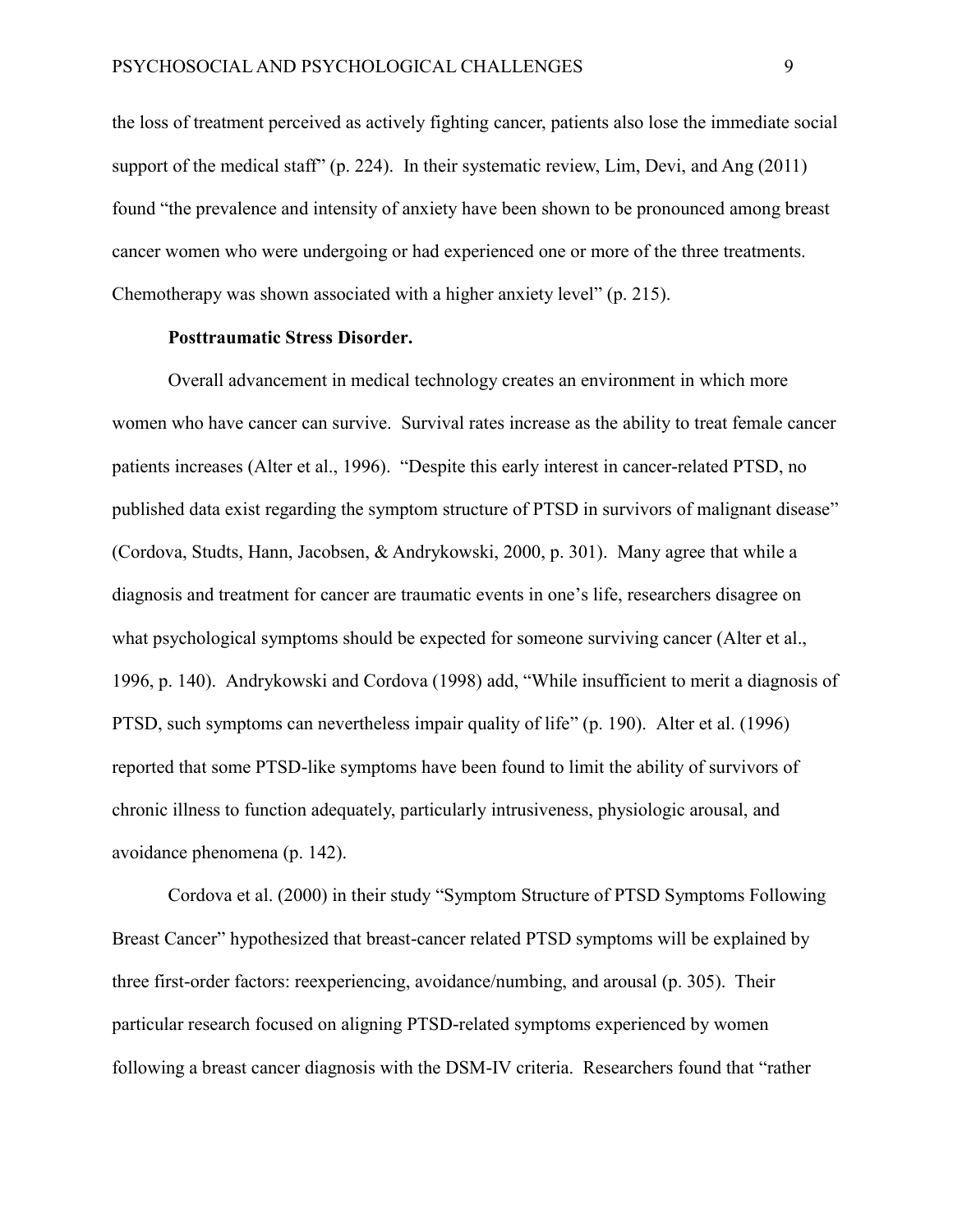than reflecting generalized nonspecific distress, cancer-related PTSD symptoms appear to be dimensionally similar to PTSD as conceptualized in DSM-IV" (Cordova et al., 2000, p. 313). Green et al. (1998) challenged the validity of PTSD symptoms found in breast-cancer survivors and reported that "while it has been established that cancer survivors endorse cancer-related PTSD symptoms, whether these symptoms reflect "true" PTSD has been called into question" (p. 313). Cordova et al. (2000) indicate that alternative models of PTSD specific to cancer-related symptoms should be especially considered as they pertain to avoidance and numbing symptoms (p. 316).

The question of whether or not cancer-related PTSD symptoms meet DSM-IV criteria pales in comparison to the negative impact these symptoms have on the functional ability of women who survived breast cancer (Alter et al., 1996). Andrykowski and Cordova (1998) add, "The presence of avoidance symptoms is likely to translate into an increased likelihood of treatment drop-out or treatment avoidance altogether" (p. 201). Accordingly, "identification of cancer patients at risk for exhibiting PTSD symptoms is important for early intervention efforts" (p. 190). Thus, we emphasize supporting women with cancer diagnoses whether or not they can be considered to have PTSD under DSM-IV guidelines.

 Current research provides new statistical data for PTSD symptoms experienced by breast cancer survivors. Statistical reports by Hodgkinson et al. (2007) show nearly one-third (29%) reported clinical levels of anxiety and one-fifth (19%) reported symptoms related to PTSD (p. 381). While maintaining a positive outlook on their cancer diagnosis is essential for psychological health, it is important to recognize that "a diagnosis of breast cancer constitutes a trauma analogous to experiencing a physical assault, accident, or natural disaster" (Spiegel & Riba, 2015, p. 1). Furthermore, Spiegel and Riba (2015) reported that "5-10% of breast cancer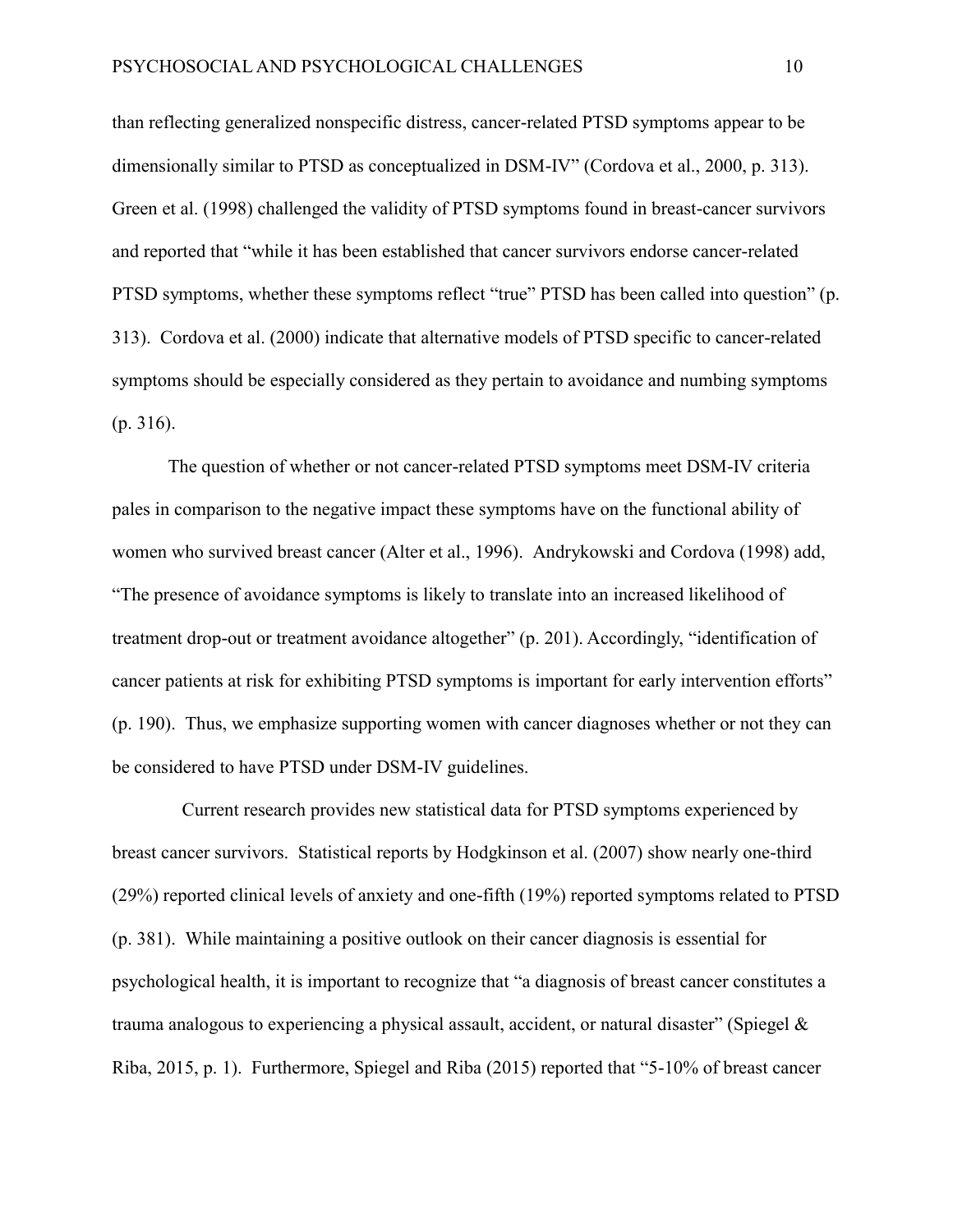patients met diagnostic criteria for PTSD, which included intrusive thoughts, disbelief, avoidance, inability to sleep, fears, and physiological hyperarousal" (p. 97). These sobering statistics encourage us to continue researching specific symptoms of PTSD and gathering information regarding the negative impact these symptoms have on women diagnosed with cancer.

The study of PTSD in cancer survivors begins to characterize better the experience of the patient surviving cancer and may also help to clarify our understanding of the experience of trauma. The advantage of conceptualizing the process of dealing with cancer from a PTSD perspective is that it allows for understanding in predicting and treating the psychiatric effects of the illness. (Alter et al., 1996, p. 142)

Through our research, we have identified some psychosocial and psychological factors impacting women faced with a diagnosis of cancer. Understanding and identifying ways to monitor any adverse impact these factors may have on women diagnosed with cancer leads to effective medical, psychosocial and psychological care.

#### <span id="page-15-0"></span>**Therapeutic Interventions**

Psychosocial distress and psychological challenges often exist throughout the cancer trajectory from diagnosis through survivorship. Therapeutic interventions are an important part of increasing mental and psychosocial health in the life of the cancer patient throughout her lifetime. "These findings reinforce the importance of routine and ongoing psychosocial assessment and intervention" (Hodgkinson et al., 2007, p. 388). We now turn our attention to specific therapeutic interventions designed to help cancer patients transition through their journey of cancer.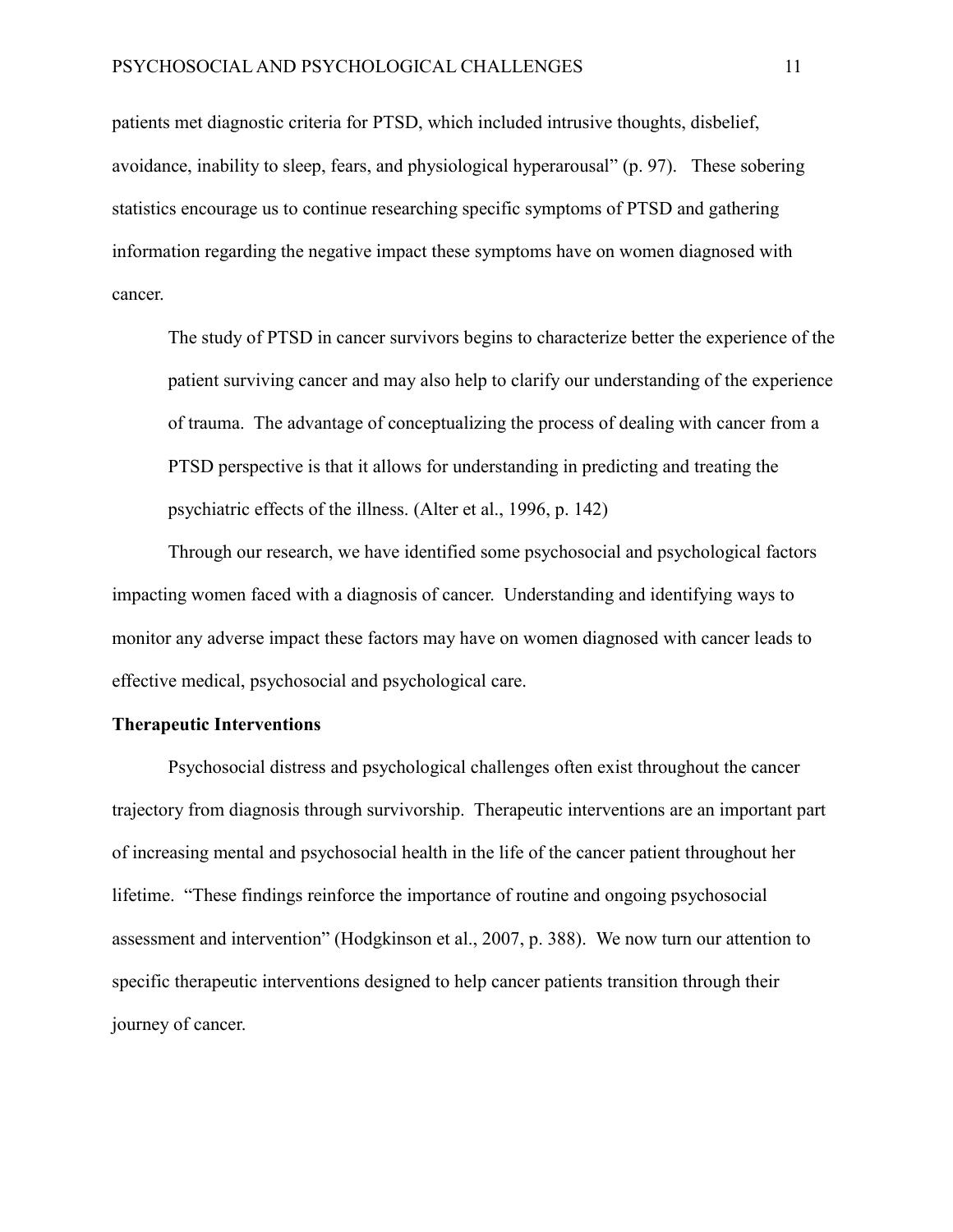# **Meaning-Making.**

<span id="page-16-0"></span>According to Lee (2008), "meaning-making coping is a critical mediator between cancer-related distress and psychological well-being and may be the possible mechanism to explain the coexistence of positive and negative psychological states following cancer" (p. 781). Furthermore, she introduces the meaning-making intervention (MMi) which is a strength-based intervention that seeks to help cancer patients identify their strengths and skills so that they can become active participants in their treatment and care (p. 781). Lee (2008) defines three tasks to be completed collaboratively by the patient and clinician:

(1) To recognize the normative distress and facilitate the grieving process associated with coming to terms with a cancer diagnosis, (2) to avoid forcing an inappropriate and untimely burden on patients to "think positively," and (3) to prepare the patient to gradually confront that which is considered to be more threatening aspects of their particular situation. (p. 782)

These three processes employed together help cancer patients make meaning of their experience thereby increasing their well-being and quality of life.

## **Managing Cancer and Living Meaningfully (CALM).**

<span id="page-16-1"></span>Managing Cancer and Living Meaningfully (CALM) is an intervention with relational, attachment, and existential characteristics designed for patients with advanced cancer and used to promote psychological well-being and growth. Lo et al. (2014) describe CALM as a brief, manualized, semi-structured, individual psychotherapy consisting of 3-8 individual sessions delivered over six months with each session lasting 60 minutes (p. 236). Furthermore, four domains are addressed, including symptom management and communication, changes in self and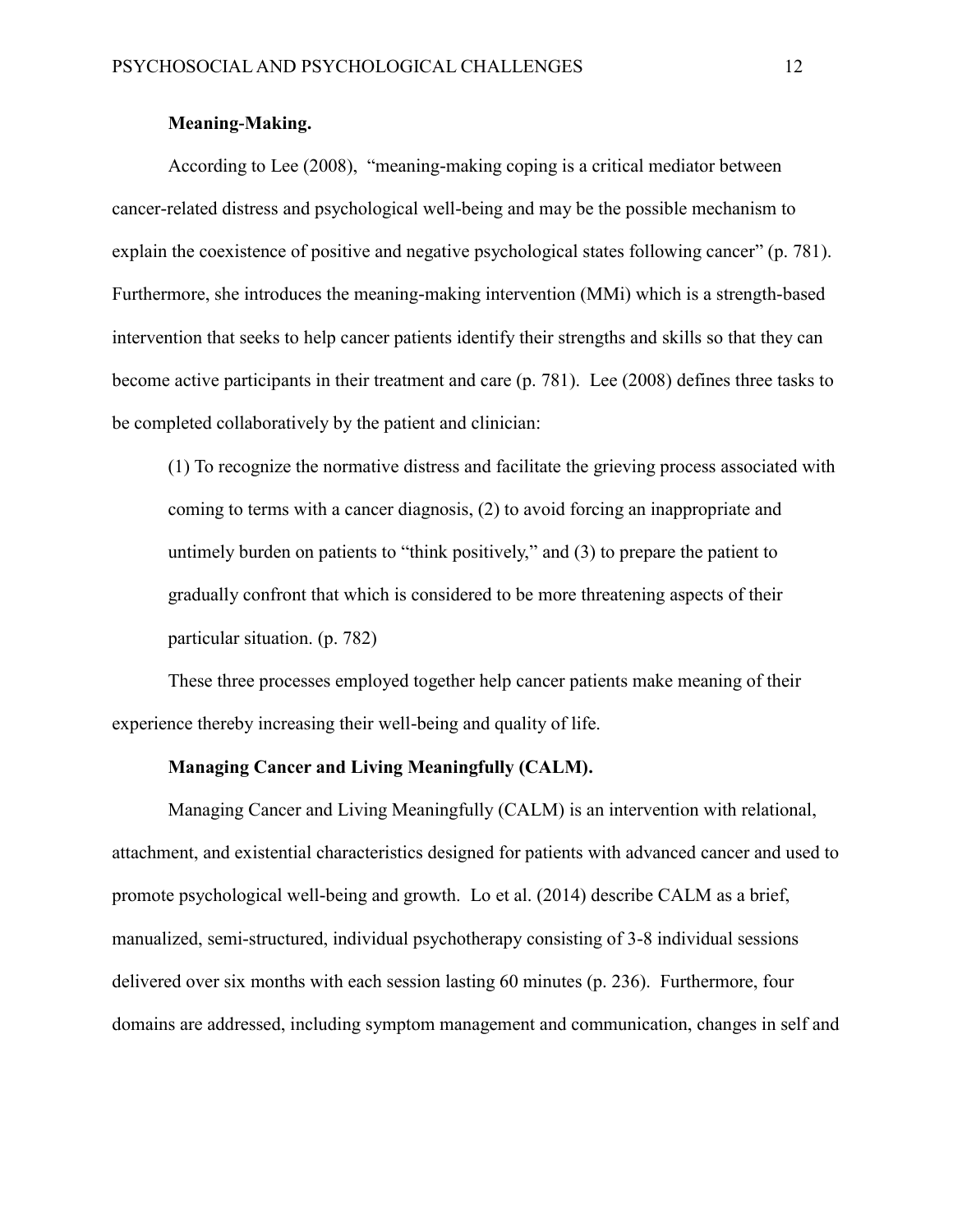close relationships, spiritual well-being or the sense of meaning and purpose, and preparing for the future and facing mortality (Lo et al., 2014, p. 3).

# **Communication-Enhancing Intervention (CCI).**

<span id="page-17-0"></span>According to Manne et al. (2007), CCI was based on "cognitive-affective-social processing theory" (p. 616). Furthermore, this intervention consists of six, hour-long individual sessions which focused on enhancing coping and support-solicitation skills, evaluating and altering life priorities, and identifying and dealing with emotional reactions to cancer (Manne et al., 2007, p. 618). CCI is a highly structured intervention utilizing homework assignments, coping skills, and cognitive reframing drawn from cognitive-behavioral interventions.

# **Supportive Counseling (SC).**

<span id="page-17-1"></span>Supportive counseling encourages emotional expression, supports existing coping behaviors and enhances self-esteem and autonomy (Manne et al., 2007). Also, "therapists use techniques such as reflection, empathy, encouragement, reassurance, validation, clarification and exploration" (p. 616). This particular intervention differs from the CALM intervention in that therapists take on a nondirective and noninterpretive role allowing for a more conversational style approach. Female cancer patients struggling with many different thoughts and emotions could benefit from this type of intervention that seeks to allow the patients to express emotion and find encouragement, empathy, and validation in a safe therapeutic environment.

#### **Cognitive Behavioral Therapy (CBT).**

<span id="page-17-2"></span>Cognitive behavioral therapy is a widely used therapeutic technique designed to challenge irrational thoughts and beliefs and reframe them into a more effective way to think and behave. CBT interventions can be used when working with women diagnosed with cancer. In our research, we found two different ways CBT was used with women diagnosed with cancer.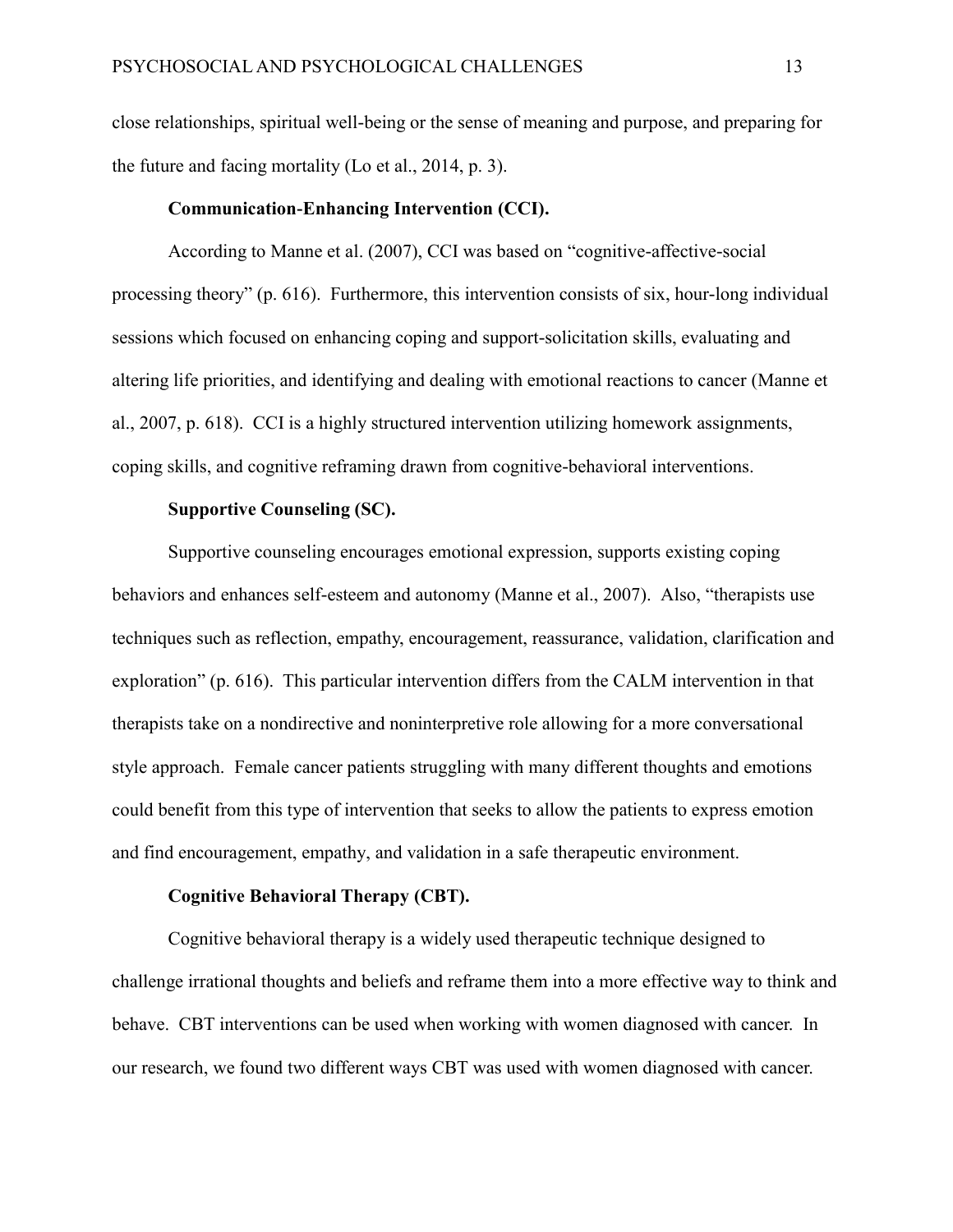Many women experience chronic insomnia comorbid with breast cancer. Cognitive behavioral interventions have been used to help alleviate distress related to insomnia. In their study of 57 women with chronic insomnia comorbid with breast cancer, Tremblay, Savard and Ivers (2009) hypothesized that "sleep improvements at posttreatment and 6-month follow-up would mainly be explained by a reduction of dysfunctional beliefs about sleep and greater adherence to behavioral strategies" (p. 747). These researchers found this hypothesis partly supported, and emphasized the need to "target erroneous beliefs about sleep and poor sleep habits in the treatment of cancer-related insomnia, but also the importance of enhancing patients' expectancies for improvement" (p. 747).

While cognitive-behavioral therapy has been used for cancer patients who have experienced anxiety, it is important to note that some CBT approaches need to be adapted to include additional factors affected by a cancer diagnosis. These include diagnosis worry, disease progression, disability, and death (Greer et al., 2012, p. 1337). Helping women identify any irrational beliefs or cognitive distortions as a result of a cancer diagnosis is essential for reframing these beliefs and distortions into a more productive dialogue and outcome.

## **Group Therapy.**

<span id="page-18-0"></span>As previously stated, the most common psychiatric disorders induced or exacerbated by a cancer diagnosis are anxiety and depression. (Spiegel & Riba, 2014, p. 97). Furthermore, "in the initial period of diagnosis and treatment, the term acute stress disorder or PTSD may best describe the psychological problems that may occur" (p. 97). Group therapy provides cancer patients a safe and supportive place to express emotions with like-minded individuals that are experiencing similar concerns. In a group environment patients can take risks and directly confront issues such as death anxiety, grief, and loss within an environment supported by those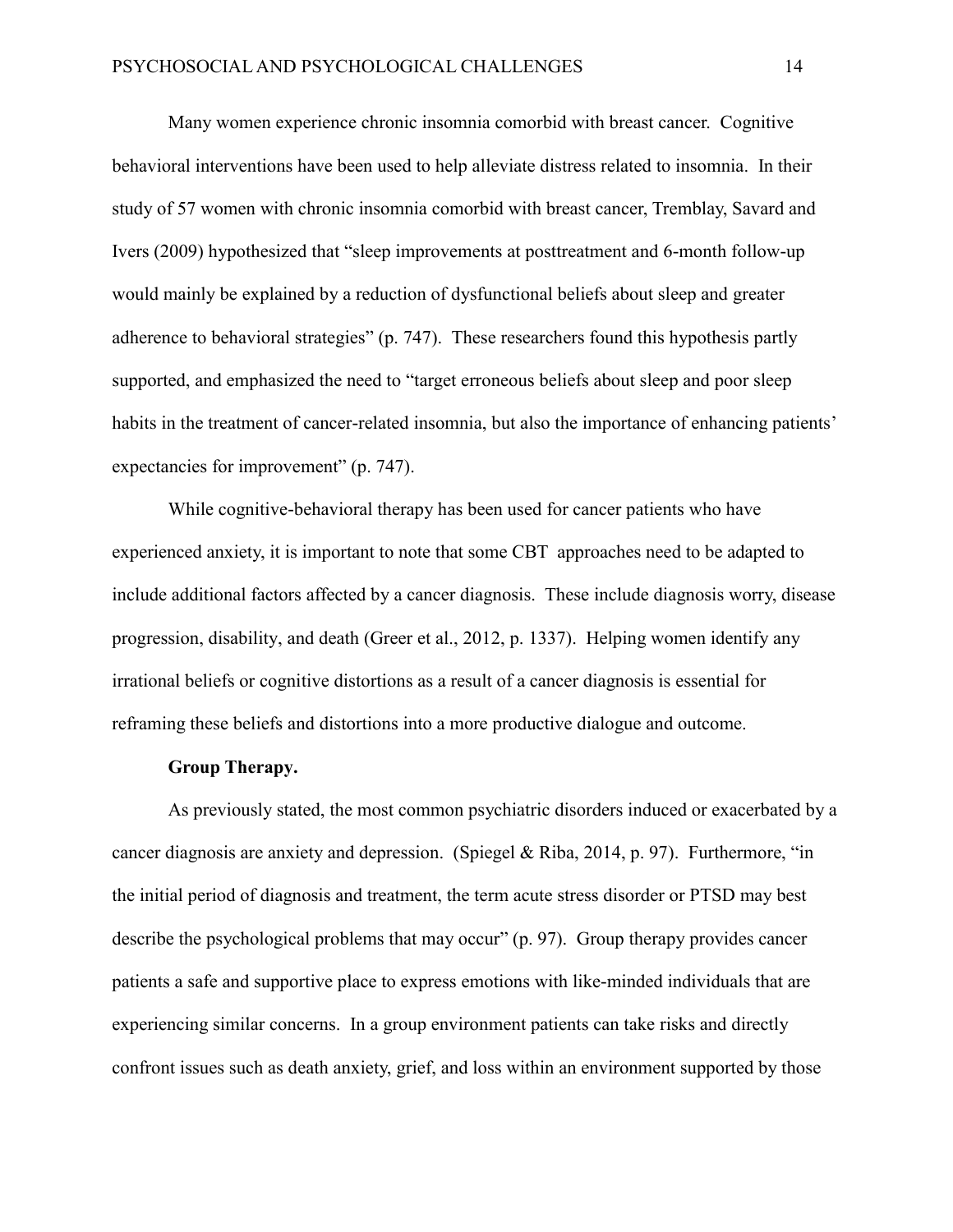who share similar challenges and concerns. Through the group experience patients can role-play and process ways to reorganize life priorities, living life in the present and improving communication with physicians (Spiegel & Riba, 2015).

## **Conclusion**

<span id="page-19-0"></span>Our research suggests that psychosocial and psychological factors affect women diagnosed with cancer. Some women can process through their cancer diagnosis without the need for additional support while others experience psychosocial symptoms of living with uncertainty, experiencing loss of control, distorted body image, and sexual dysfunction. Depression, anxiety and PTSD disorders seemed to affect women who are unable to accept or cope with a diagnosis of cancer. Identifying these psychosocial and psychological factors and recognizing the negative impact a cancer diagnosis can have on women's emotional well-being and quality of life is a critical component of providing efficient and effective psychological and medical care. Our research has shown that evidence-based therapeutic interventions within the context of a safe and supportive environment allow space for women to express the many different emotions, fears, and challenges they face as a result of their cancer diagnosis. As technology and medical advancement continue to provide for longer term cancer survival, it is important that research follows suit and seeks to identify innovative ways to help patients learn new skills and interventions so as to increase well-being and quality of life and decrease depressive, anxiety and PTSD symptomology.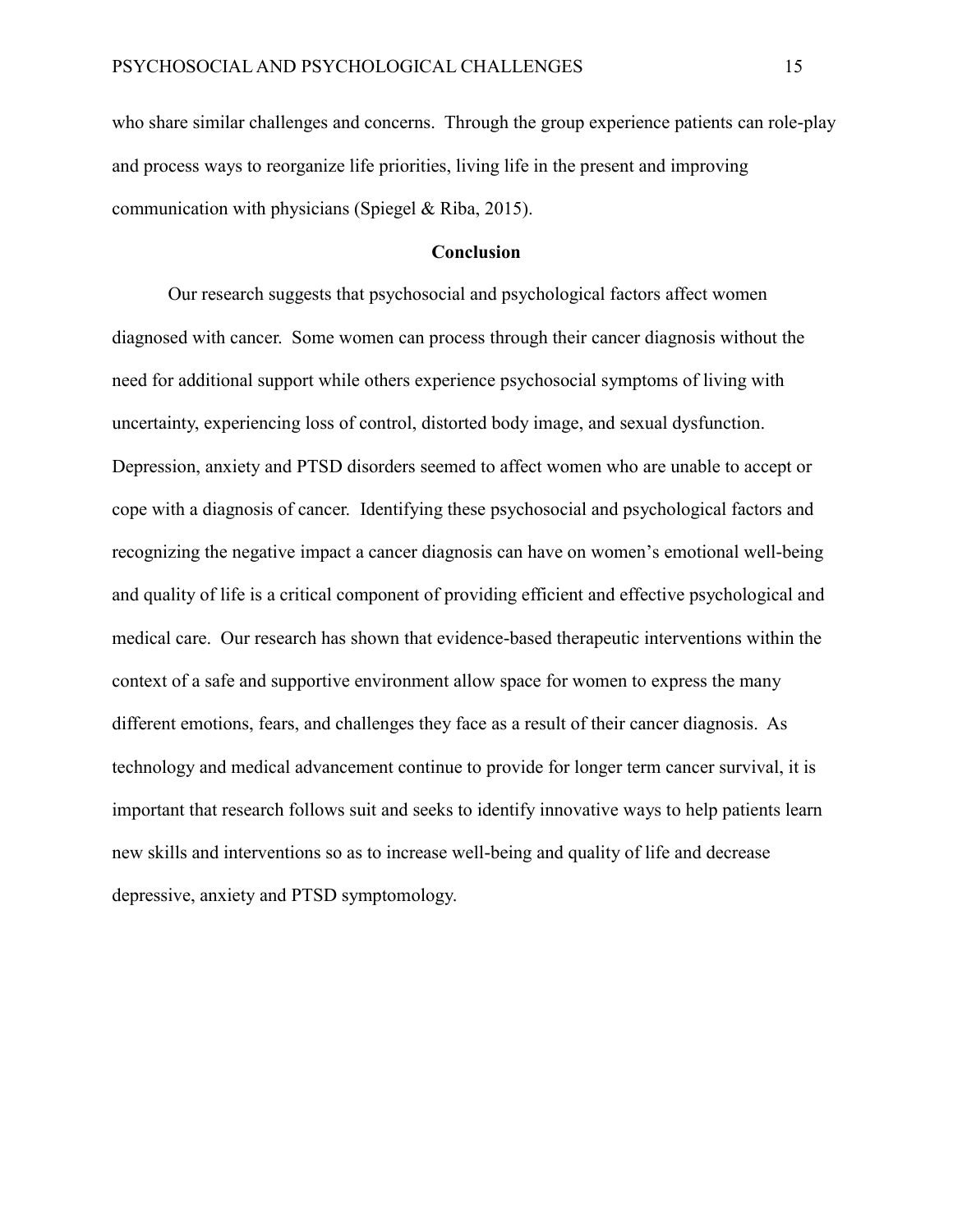#### **References**

- Adler, N. E., & Page, A. E. (2008). *Cancer Care for the Whole Patient.* Washington, D.C.: The National Academies Press.
- Alter, C. L., Pelcovitz, D., Axelrod, A., Goldenberg, B., Harris, H., Meyers, B., . . . Kaplan, S. (1996). Identification of PTSD in cancer survivors. *Psychosomatics, 37*, 137-143.
- American Cancer Society. (n.d.). *Anxiety, fear and depression: Cancer affects your emotional health.* Retrieved from http://www.cancer.org/cancer/index
- Anderson, B., & Lutgendorf, S. (1997). Quality of life in gynecologic cancer survivors. *CA-A Cancer Journal for Clinicians, 47*, 218-225.
- Andrykowski, M. A., & Cordova, M. J. (1998). Factors associated with PTSD symptoms following treatment for breast cancer: Test of the Anderson model. *Journal of Traumatic Stress, 11*(2), 189-203.
- Baqutayan, S. (2012). The effect of anxiety on breast cancer patients. *Indian Journal of Psychological Medicine*, 119-123.
- Barrera, I., & Spiegel, D. (2014). Review of psychotherapeutic interventions on depression in cancer patients and their impact on disease progression. *International Review of Psychiatry, 26*(1), 31-43. doi:10.3109/09540261.2013-864259
- Blackburn, K. (2014, October 6). One in three people with cancer has anxiety or other mental health challenges. Alexandria, VA. Retrieved from http://www.asco.org/press-center/onethree-people-cancer-has-anxiety-or-other-mental-health-challenges
- Cordova, M. J., Studts, J. L., Hann, D. M., Jacobsen, P. B., & Andrykowski, M. A. (2000). Symptom structure of PTSD following breast cancer. *Journal of Traumatic Stress, 13*(2).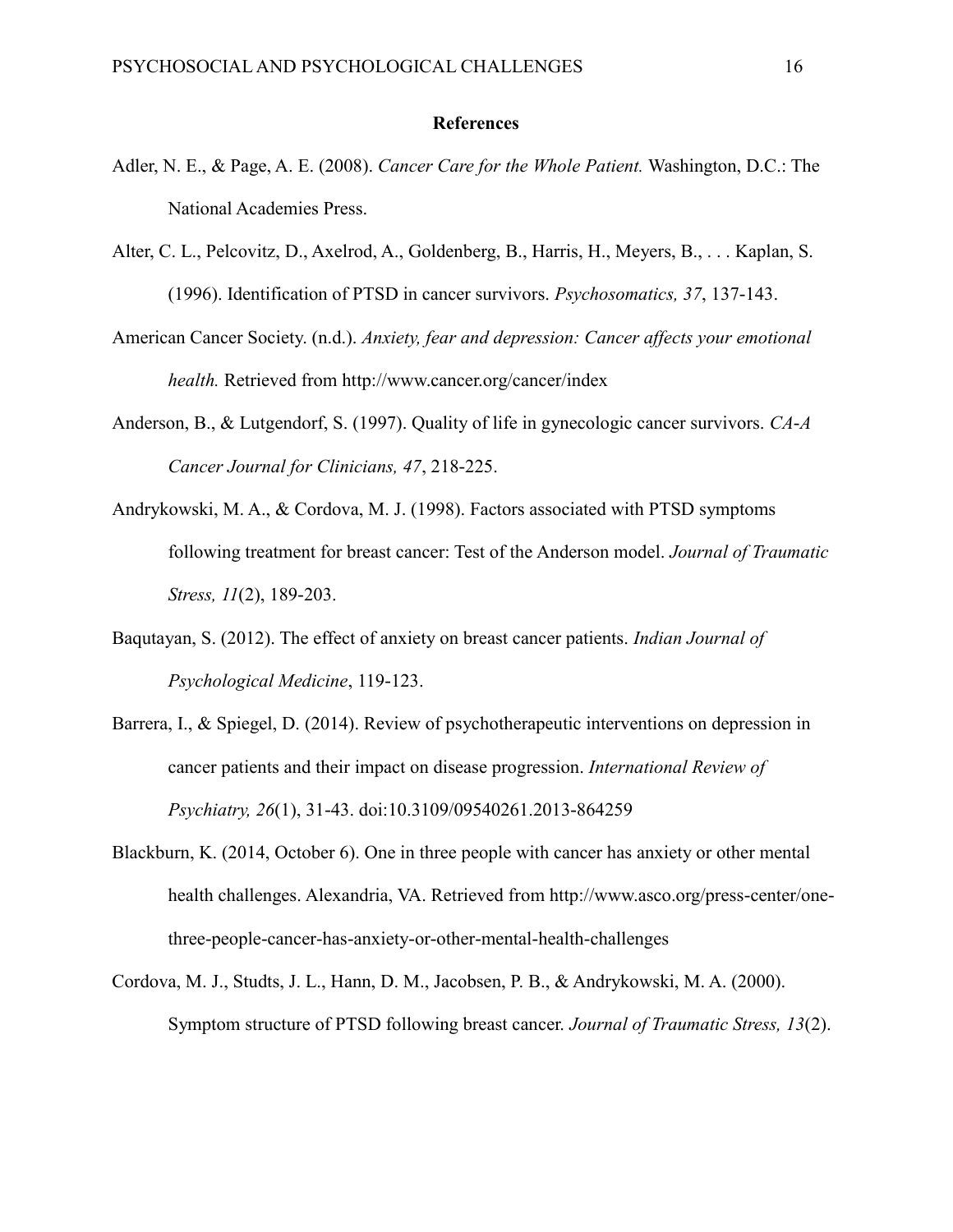- Fann, J. R., Thomas-Rich, A. M., Katon, W. J., Cowley, D., Pepping, M., McGregor, B. A., & Gralow, J. (2008). Major depression after breast cancer: A review of epidemiology and treatment. *General Hospital Psychiatry*, 112-126.
- Galloway, S. K., Baker, M., Giglio, P., Chin, S., Madan, A., Malcolm, R., . . . Borckardt, J. (2012). Depression and anxiety symptoms related to distinct components of pain experience among patients with breast cancer. *Pain Research and Treatment*, 1-4.
- Green, B. L., Rowland, J. H., Krupnick, J. L., Epstein, S. A., Stockton, P., Stern, N. M., . . . Steakley, C. (1998). Prevalence of postraumatic stress disorder (PTSD) in women with breast cancer. *Psychosomatics, 39*(2), 102-11.
- Greer, J. A., Traeger, L., Bemis, H., Solis, J., Hendrikson, E. S., Park, E. R., . . . Safren, S. A. (2012). A pilot randomized controlled trial of brief cognitive-behavioral therapy for anxiety in patients with terminal cancer. *The Oncologist, 17*, 1337-1345.
- Hewitt, M., Herdman, R., & Holland, J. (2004). *Meeting Psychosocial Needs of Women with Breast Cancer.* Washington D.C.: The National Academies Press.
- Hodgkinson, K., Butow, P., Fuchs, A., Hunt, G. E., Stenlake, A., Hobbs, K. M., . . . Wain, G. (2007). Long-term survival from gynecologic cancer: Psychosocial outcomes, supportive care needs, and positive outcomes. *Gynecologic Oncology*, 381-389.
- Hopko, D. R., Cannity, K., McIndoo, C. C., File, A. A., Ryba, M. M., Clark, C. G., & Bell, J. L. (2015). Behavior therapy for depressed breast cancer patients: Predictors of treatment outcome. *Journal of Consulting and Clinical Psychology, 83*(1), 225-231.
- Howell, D., Fitch, M., & Deane, K. (2003). Impact of ovarian cancer perceived by women. *Cancer Nursing, 26*, 1-9.

Kissane, D. W. (2012). The relief of existential suffering. *Arch Intern Med, 172*(19), 1501-1505.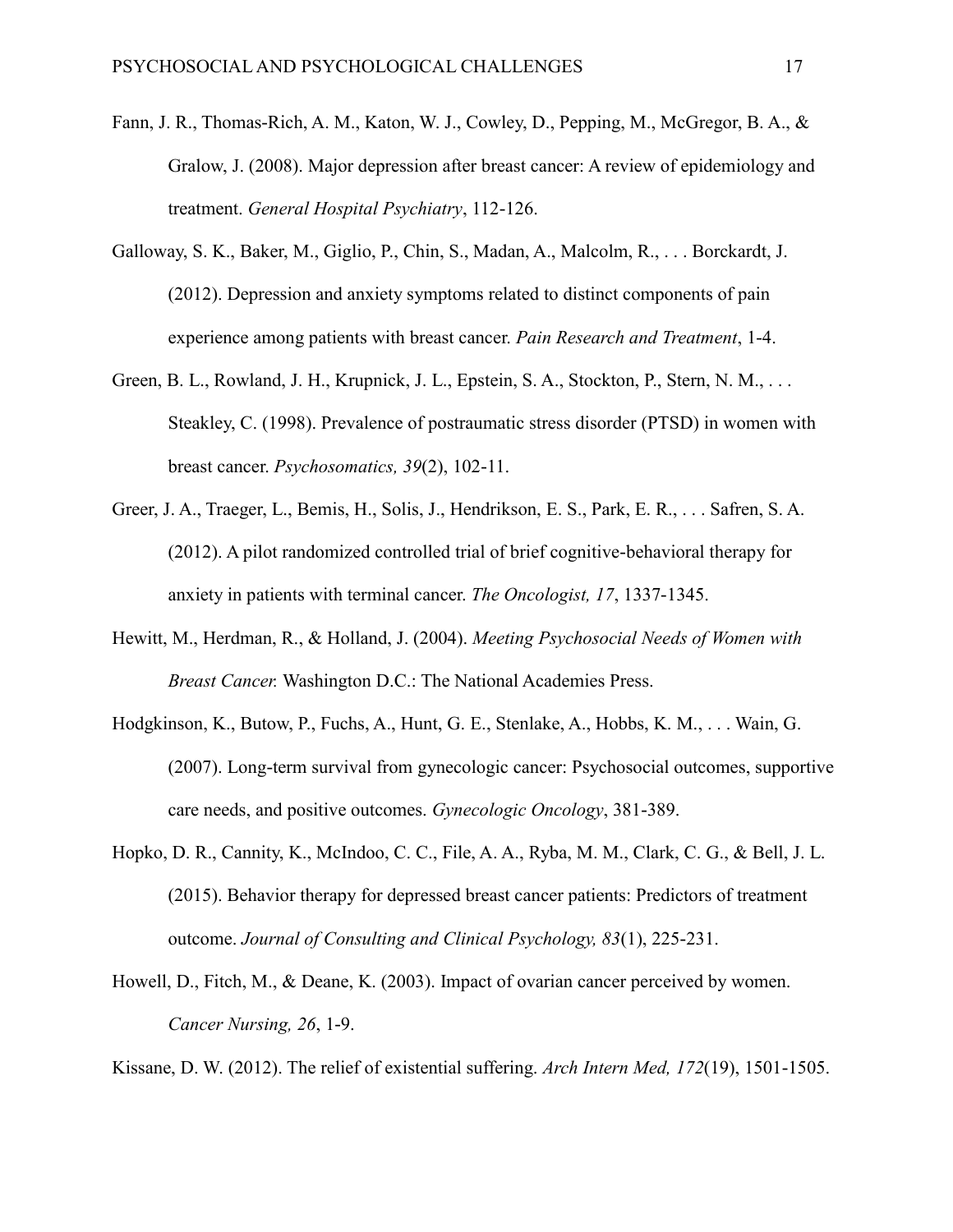- Lee, V. (2008). The existential plight of cancer: Meaning making as a concrete approach to the intangible search for meaning. *Support Care Cancer, 16*, 779-785.
- Lim, C. C., Devi, M. K., & Ang, E. (2011). Anxiety in women with breast cancer undergoing treatment: A systematic review. *International Journal of Evidence-Based Healthcare*, 215-235.
- Lo, C., Hales, S., Jung, J., Chiu, A., Panday, T., Rydall, A., . . . Rodin, G. (2014). Managing cancer and living meaningfully (CALM): Phase 2 trial of a brief individual psychotherapy for patients with advanced cancer. *Palliative Medicine, 28*(3), 234-242. doi:10.1177/0269216313507757
- Low, C. A., & Stanton, A. L. (2015). Activity disruption and depressive symptoms in women living with metastatic breast cancer. *Health Psychology, 34*(1), 89-92.
- Manne, S. L., Rubin, S., Edelson, M., Rosenblum, N., Bergman, C., Hernandez, E., . . . Rocereto, T. (2007). Coping and communication-enhancing intervention versus supportive counseling for women diagnosed with gynecological cancers. *Journal of Consulting and Clinical Psychology, 75*(4), 615-628.
- Nicholas, D. R., & Veach, T. A. (2000). The psychosocial assessment of the adult cancer patient. *Professional Psychology: Research and Practice, 31*(2), 206-215.
- Pascoe, S. W., Neal, R. D., Allgar, V. L., Selby, P. J., & Wright, E. P. (2004). Psychosocial care for cancer patients in primary care? Recognition of opportunities for cancer care. *Family Practice, 21*(4), 437-442.
- Perry, S., Kowalski, T., & Chang, C. (2007). Quality of life assessment in women with breast cancer: Benefits, acceptability and utilization. *Health and Quality of Life Outcomes, 5*(24). doi:10.1186/1477-7525-5-24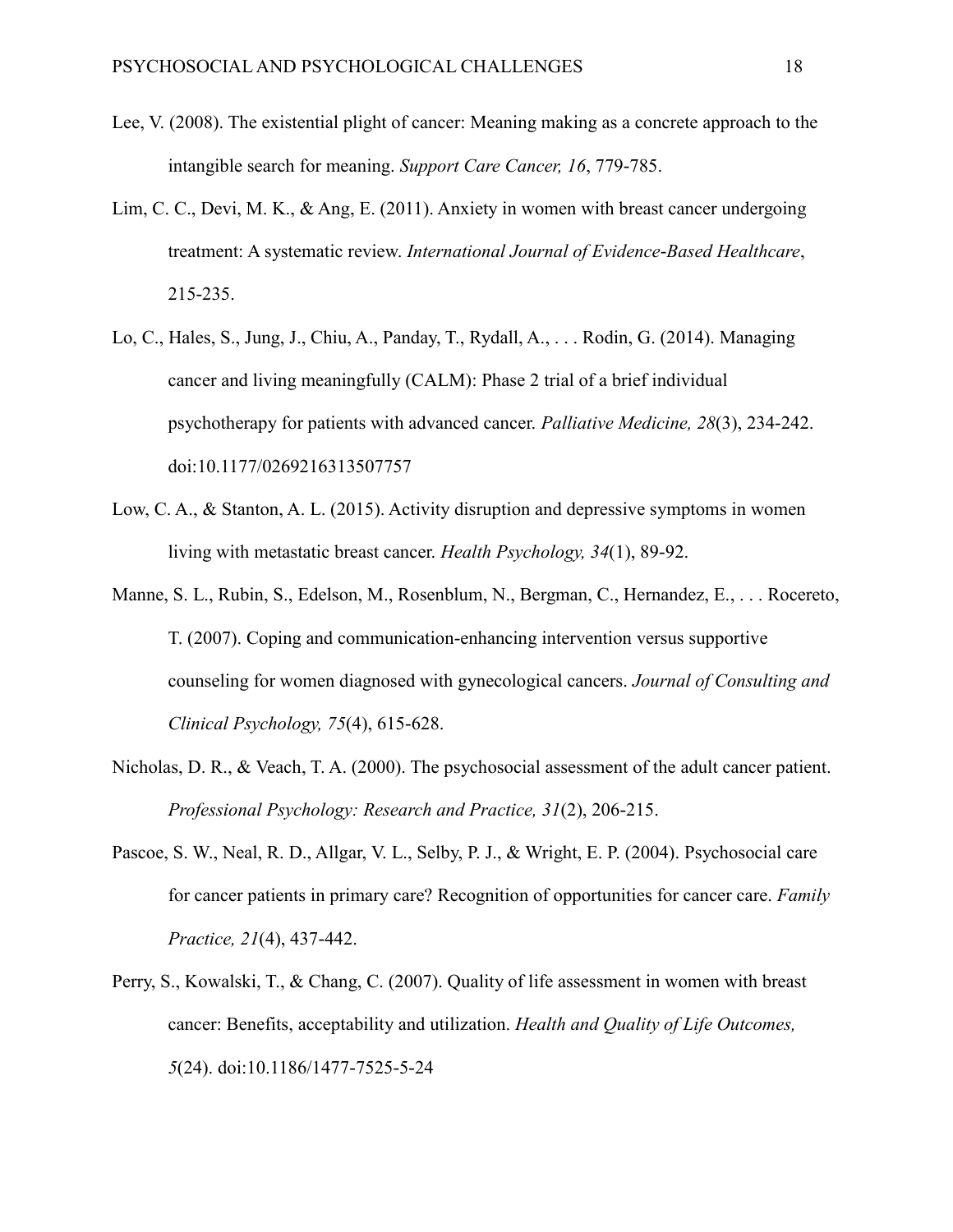- Pincus, H. A., & Patel, S. R. (2008). Barriers to the delivery of psychosocial care for cancer patients: Bridging mind and body. *Journal of Clinical Oncology, 27*(5), 661-662. doi:10.1200/JCO.2008.19.7780
- Price, M. A., Butow, P. N., Costa, D. S., King, M. T., Aldridge, L. J., Fardell, J. E., . . . Webb, P. M. (2010). Prevalence and predictors of anxiety and depression in women with invasive ovarian cancer and their caregivers. *MJA*, S52-S57.
- Shapiro, S. L., Lopez, A. M., Schwartz, G. E., Bootzin, R., Figueredo, A. J., Braden, C. J., & Kurder, S. F. (2001). Quality of life and breast cancer: Relationship to psychosocial variables. *Journal of Clinical Psychology, 57*(4), 501-519.
- Spiegel, D., & Riba, M. B. (2014). Managing anxiety and depression during treatment. *The Breast Journal*, 97-103.
- Spiegel, D., & Riba, M. B. (2015). Managing anxiety and depression during treatment. *The Breast Journal, 21*(1), 97-103.
- Stafford, L., Judd, F., Gibson, P., Komiti, A., Mann, G. B., & Quinn, M. (2013). Screening for depression and anxiety in women with breast and gynaecologic cancer: Course and prevalence of morbidity over 12 months. *Psycho-Oncology, 22*, 2071-2078. doi:10.1002/pon.3253
- Stagl, J. M., Antoni, M. H., Lechner, S. C., Bouchard, L. C., Blomberg, B. B., Gluck, S., & Derhagopian, R. P. (2015). Randomized controlled trial of cognitive behavioral stress management in breast cancer: A brief report of effects on 5-year depressive symptoms. *Health Psychology, 34*(2), 176-180. Retrieved from http://dx.doi.org/10.1037/hea0000125